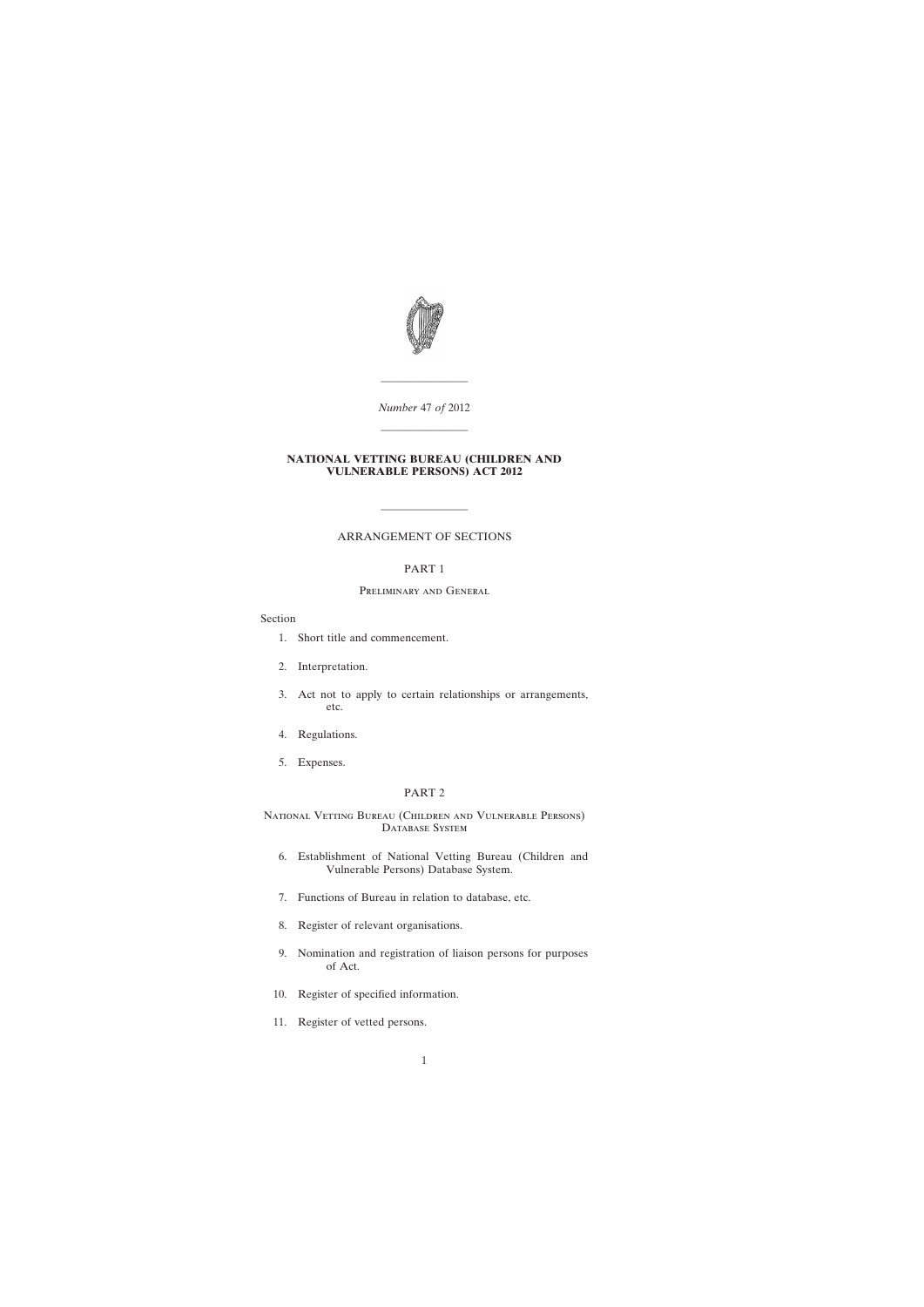## PART 3

### PROCEDURES FOR VETTING DISCLOSURES

- [12. Requirement for vetting disclosure in respect of certain work](#page-14-0) or activities.
- [13. Applications for vetting disclosure and who may apply.](#page-15-0)
- [14. Consideration by Bureau of application for vetting](#page-16-0) disclosure.
- [15. Assessment of specified information.](#page-17-0)
- [16. Assessment and use of vetting disclosures by relevant organ](#page-19-0)isations.
- [17. Appeals officers.](#page-20-0)
- [18. Appeals from determination of Chief Bureau Officer.](#page-20-0)
- [19. Scheduled organisations required to notify specified infor](#page-21-0)mation to Bureau.
- [20. Re-vetting.](#page-22-0)
- [21. Retrospective vetting.](#page-23-0)

# PART 4

### Miscellaneous

- [22. Appointment of Chief Bureau Officer and delegation of](#page-24-0) functions of Chief Bureau Officer.
- [23. Annual Report.](#page-24-0)
- [24. Compliance officers.](#page-25-0)
- [25. Amendment of section 7 of Garda Síochána Act 2005.](#page-26-0)
- [26. Falsification of vetting disclosures, etc.](#page-26-0)
- [27. Penalties.](#page-26-0)
- [28. Liability for offences by bodies corporate.](#page-26-0)
- [29. Garda Central Vetting Unit](#page-27-0) change of name to National Vetting Bureau.
- [30. Service of notices.](#page-27-0)
- [31. Transitional provision.](#page-27-0)
- [32. Fees.](#page-27-0)

### [SCHEDULE 1](#page-28-0)

### PART 1

Relevant Work or Activities Relating to Children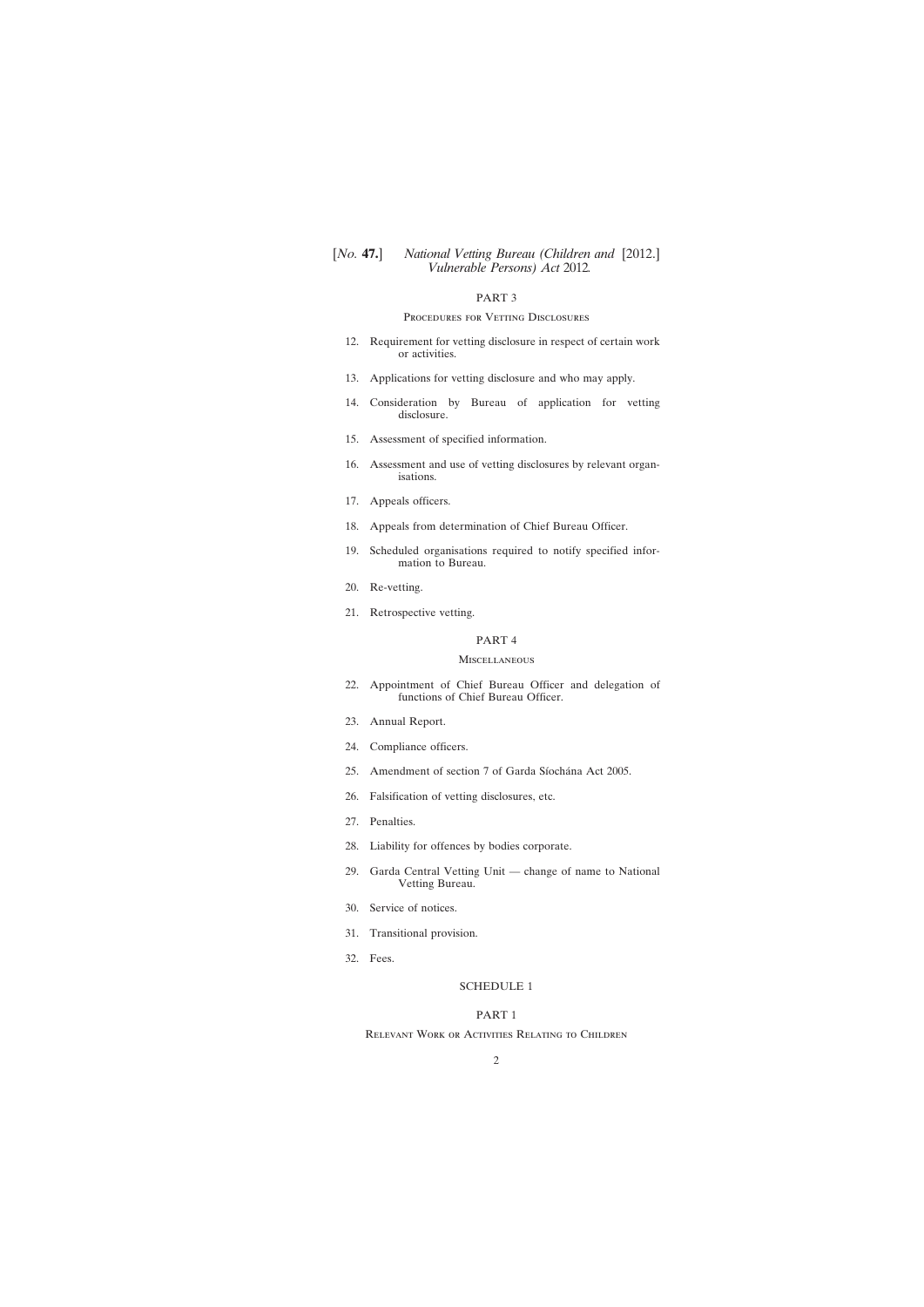PART 2

Relevant Work or Activities Relating to Vulnerable Persons

[SCHEDULE 2](#page-32-0)

Organisations Required to Notify Specified Information to Bureau

————————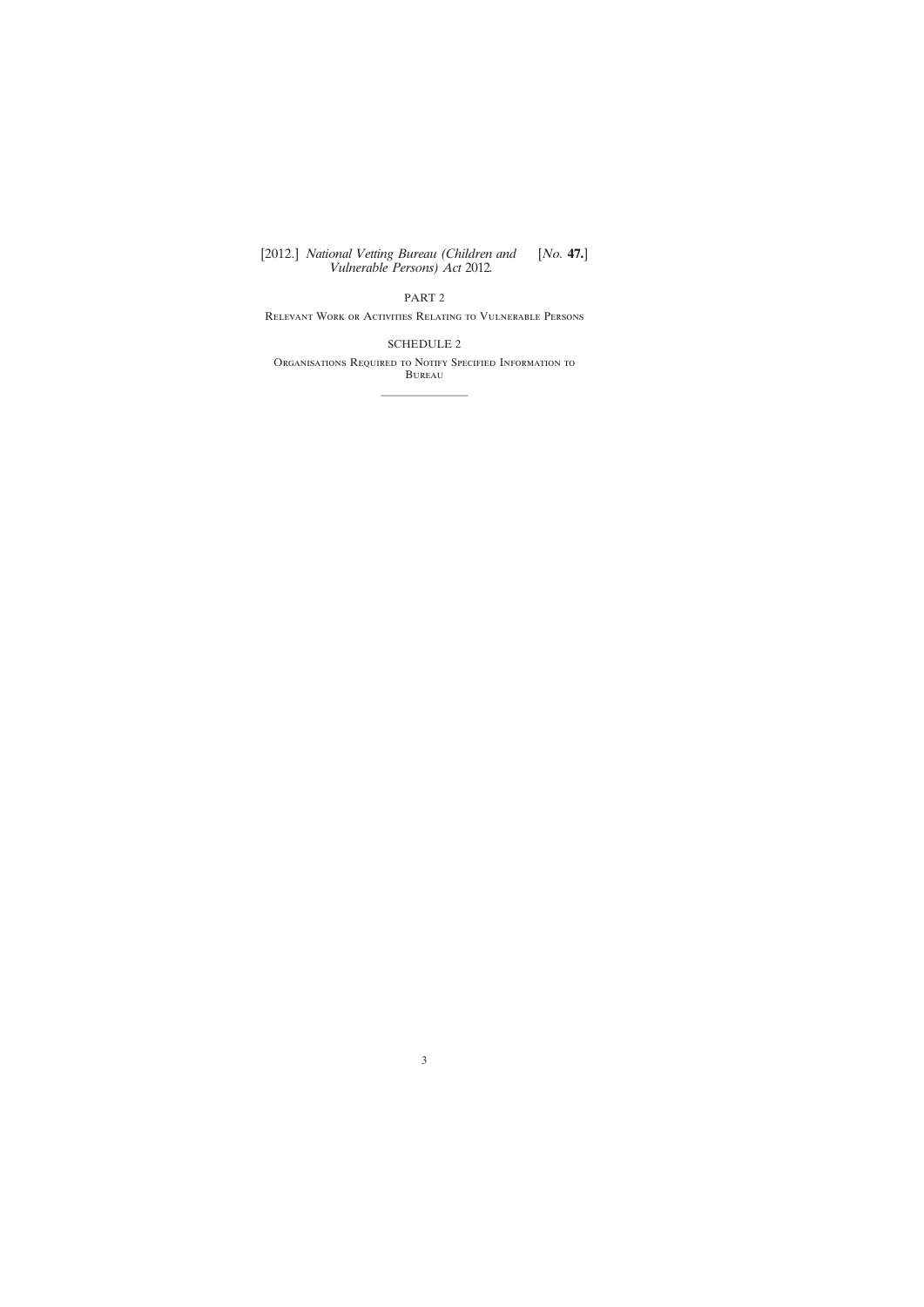## Acts Referred to

| Adoption Act 2010                             | 2010, No. 21 |
|-----------------------------------------------|--------------|
| Child Care Act 1991                           | 1991, No. 17 |
| Children Act 2001                             | 2001, No. 24 |
| Companies Acts                                |              |
| Dentists Act 1985                             | 1985, No. 9  |
| <b>Education Act 1998</b>                     | 1998, No. 51 |
| Employment Agency Act 1971                    | 1971, No. 27 |
| Garda Síochána Act 2005                       | 2005, No. 20 |
| Health Act 2007                               | 2007, No. 23 |
| Health and Social Care Professionals Act 2005 | 2005, No. 27 |
| Medical Practitioners Act 2007                | 2007, No. 25 |
| Mental Health Act 2001                        | 2001, No. 25 |
| Nurses Act 1985                               | 1985, No. 18 |
| Nurses and Midwives Act 2011                  | 2011, No. 41 |
| Nursing Homes Support Scheme Act 2009         | 2009, No. 15 |
| Pharmacy Act 2007                             | 2007, No. 20 |

4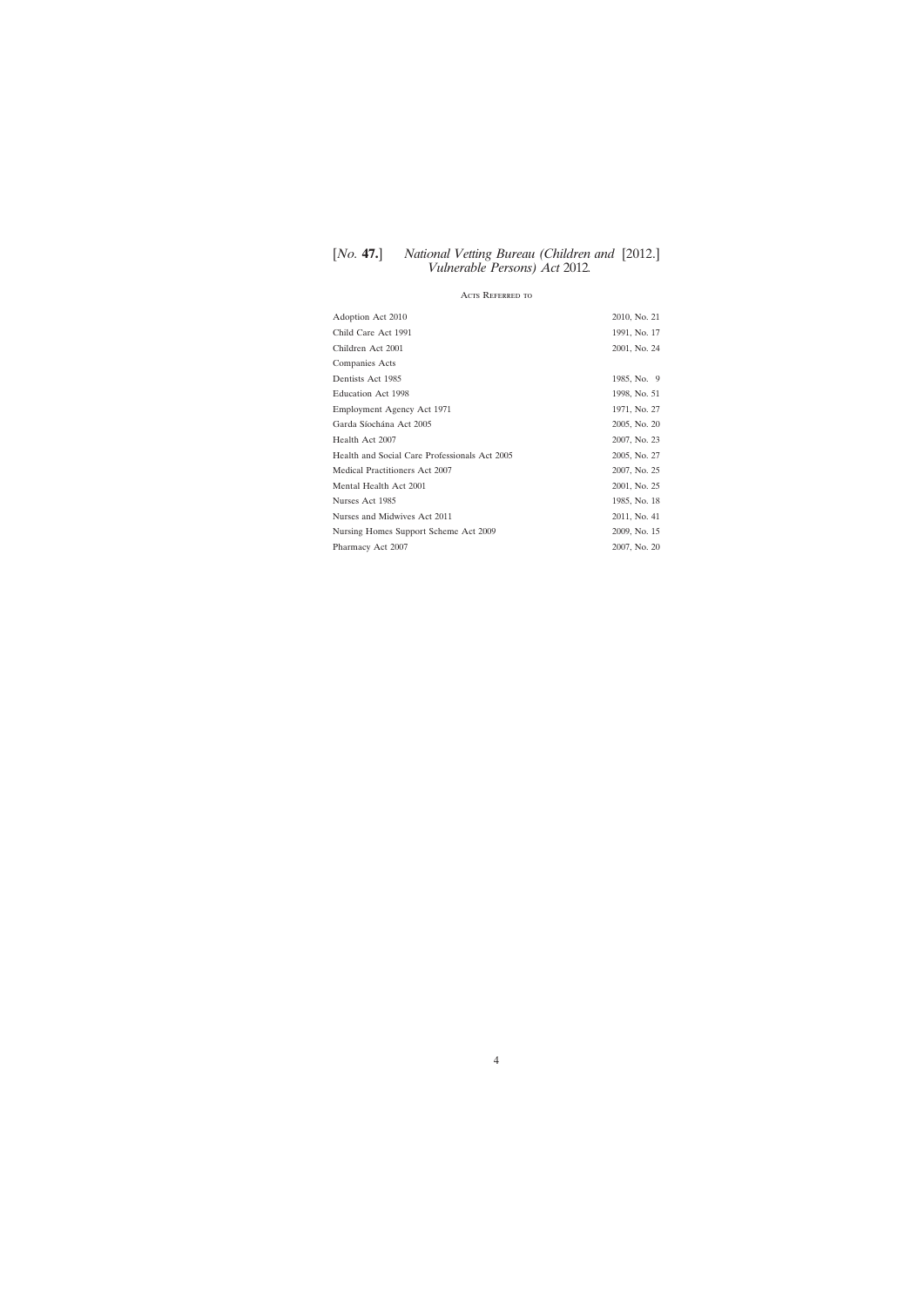<span id="page-4-0"></span>

*Number* 47 *of* 2012

————————

#### **NATIONAL VETTING BUREAU (CHILDREN AND VULNERABLE PERSONS) ACT 2012**

————————

————————

AN ACT TO MAKE PROVISION FOR THE PROTECTION OF CHILDREN AND VULNERABLE PERSONS AND, FOR THAT PURPOSE, TO PROVIDE FOR THE ESTABLISH-MENT AND MAINTENANCE OF A NATIONAL VET-TING BUREAU (CHILDREN AND VULNERABLE PERSONS) DATABASE SYSTEM; TO PROVIDE FOR THE ESTABLISHMENT OF PROCEDURES THAT ARE TO APPLY IN RESPECT OF PERSONS WHO WISH TO UNDERTAKE CERTAIN WORK OR ACTIVITIES RELATING TO CHILDREN OR VULNERABLE PER-SONS OR TO PROVIDE CERTAIN SERVICES TO CHIL-DREN OR VULNERABLE PERSONS; TO AMEND THE GARDA SÍOCHÁNA ACT 2005; TO PROVIDE FOR THE CHANGE OF NAME OF THE GARDA CENTRAL VET-TING UNIT TO THE NATIONAL VETTING BUREAU; AND TO PROVIDE FOR RELATED MATTERS.

[26*th December*, 2012]

BE IT ENACTED BY THE OIREACHTAS AS FOLLOWS:

## PART 1

#### Preliminary and General

**1**.—(1) This Act may be cited as the National Vetting Bureau Short title and (Children and Vulnerable Persons) Act 2012. commencement.

(2) This Act shall come into operation on such day or days as the Minister may appoint by order or orders either generally or with reference to any particular purpose or provision and different days may be so appointed for different purposes or provisions.

(3) Notwithstanding the generality of *subsection (2)*, *sections 20* and *21* shall come into operation on such day or days as the Minister may appoint by order or orders either generally or with reference to different types of relevant work or activities or with reference to any other particular purpose or provision and different days may be so appointed for different relevant work or activities, for different purposes or for different provisions.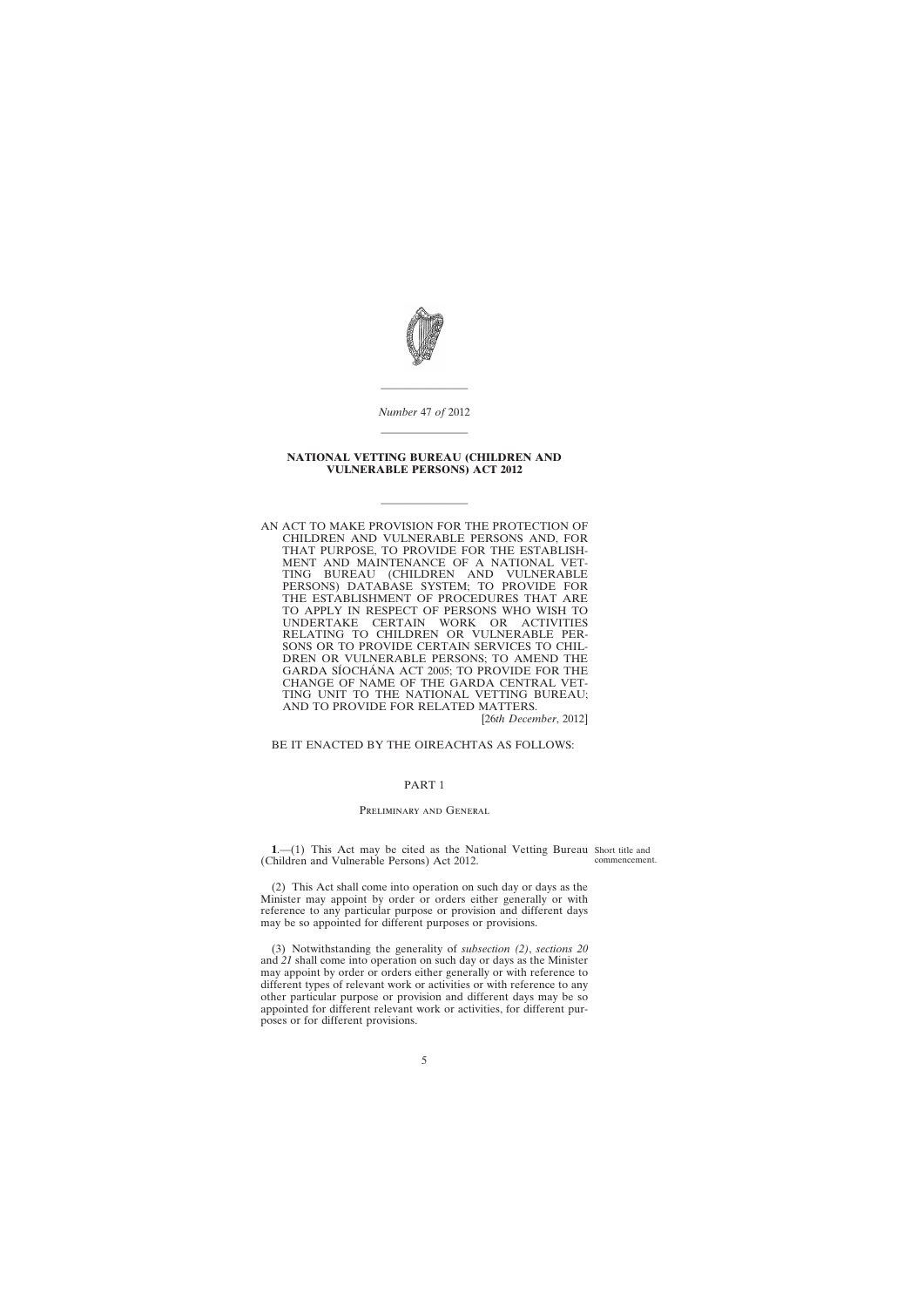#### <span id="page-5-0"></span>Interpretation.

**2**.—In this Act—

"appellant" shall be construed in accordance with *section 18*;

"appeals officer" means a person appointed by the Minister under *section 17* as an appeals officer;

"application for retrospective vetting disclosure" shall be construed in accordance with *section 21*;

"application for re-vetting disclosure" shall be construed in accordance with *section 20*;

"appropriate person" shall be construed in accordance with *section 19*;

"Bureau" means the National Vetting Bureau of the Garda Síochána;

"Chief Bureau Officer" means the person who is for the time being appointed by the Garda Commissioner to be in charge of the Bureau;

"child" means a person under the age of 18 years;

"compliance officer" means a person appointed by the Chief Bureau Officer as a compliance officer under *section 24*;

"contract of employment" means—

- (*a*) a contract of service or apprenticeship, or
- (*b*) any other contract whereby an individual agrees with another person, who is carrying on the business of an employment agency within the meaning of the Employment Agency Act 1971, and is acting in the course of that business, to do or perform personally any work or service for a third person (whether or not the third person is a party to the contract),

whether the contract is express or implied and, if express, whether it is oral or in writing;

"criminal offence" includes an offence under the law of a state other than the State that corresponds to an offence under the law of the State, where the act or omission constituting the offence under the law of the other state would, if committed in the State, constitute an offence under the law of the State;

"criminal record", in relation to a person, means—

- (*a*) a record of the person's convictions, whether within or outside the State, for any criminal offences, together with any ancillary or consequential orders made pursuant to the convictions concerned, or
- (*b*) a record of any prosecutions pending against the person, whether within or outside the State, for any criminal offence,

or both;

"database" shall be construed in accordance with *section 6*;

"enactment" means a statute or an instrument made under a power conferred by statute;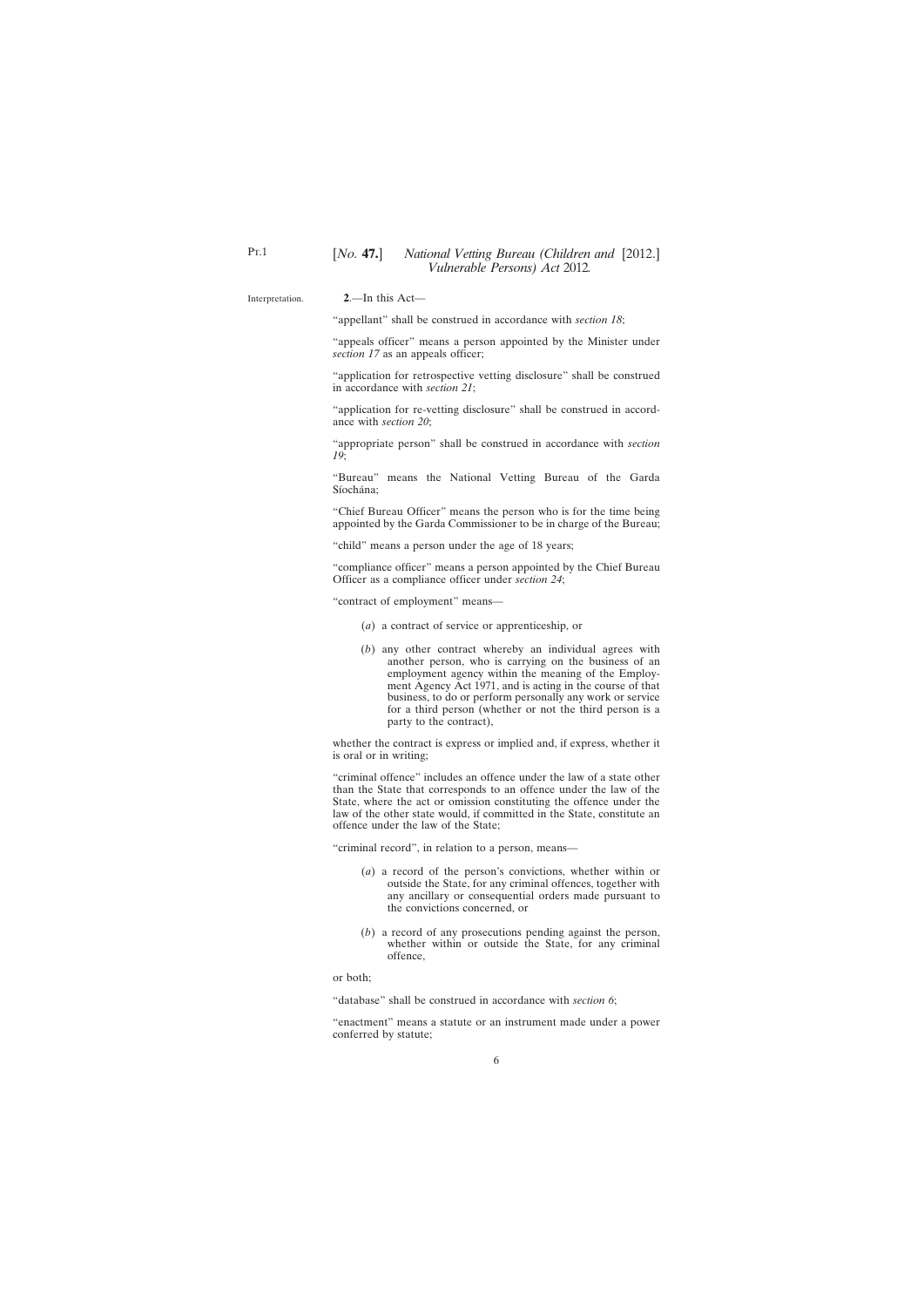"Garda Central Vetting Unit" means the national unit of the Garda Síochána known as the Garda Central Vetting Unit;

"Garda Commissioner" means the Commissioner of the Garda Síochána;

"harm", in relation to a person, means exploitation or abuse, whether physical, sexual or emotional of the person;

"liaison person", in relation to a relevant organisation, shall be construed in accordance with *section 9*;

"Minister" means the Minister for Justice and Equality;

"personal identification number", in relation to a person who is the subject of an application for vetting disclosure, means the registration number assigned in respect of him or her by the Bureau for the purposes of the vetting procedures under this Act;

"prescribed" means prescribed by regulations made by the Minister under this Act;

"private arrangement" means an arrangement made by an individual for the provision by any person of relevant work or activities—

- (*a*) for, or for the benefit of, the individual, or
- (*b*) for, or for the benefit of, a child or vulnerable person who is a member of the individual's family;

"register of relevant organisations" means the register established and maintained under *section 8*;

"register of specified information" means the register established and maintained under *section 10*;

"register of vetted persons" means the register established and maintained under *section 11*;

"relevant organisation" means a person (including a body corporate or an unincorporated body of persons)—

- (*a*) who—
	- (i) employs (whether under contract of employment or otherwise) any person to undertake relevant work or activities,
	- (ii) enters into a contract for services with any person for the provision by that person of services that constitute relevant work or activities,
	- (iii) permits any person (whether or not for commercial or any other consideration) to undertake relevant work or activities on the person's behalf,
	- (iv) is a provider of courses of education or training, including internship schemes, for persons and, as part of such education or training or scheme, places or makes arrangements for the placement of any person in work experience or activities where a necessary part of the placement involves participation in relevant work or activities,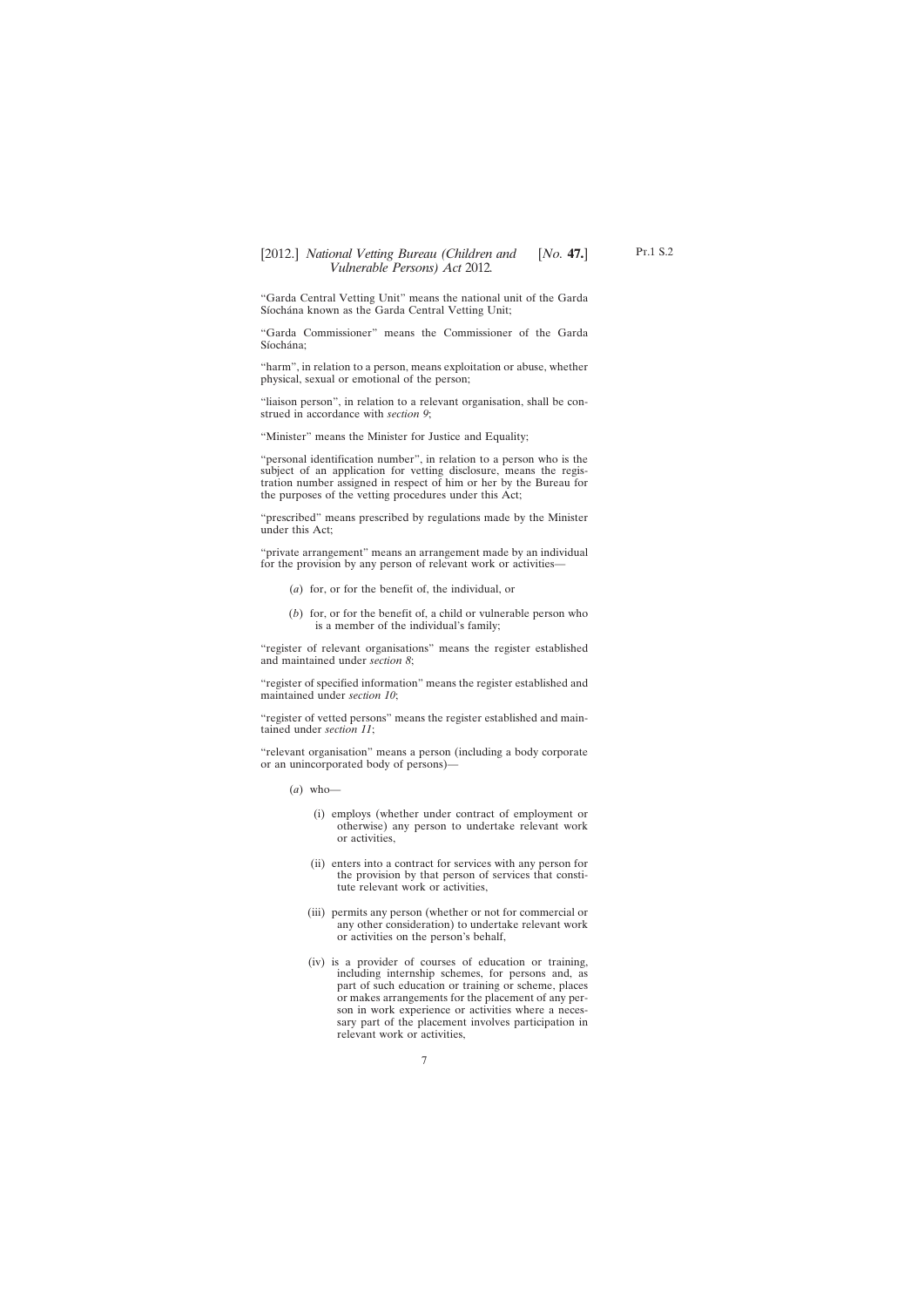but does not include an individual who does any of the matters referred to in *subparagraphs (i)* to *(iv)* in the course of a private arrangement,

- (*b*) who carries on the business of an employment agency within the meaning of the Employment Agency Act 1971 for the employment of persons to undertake relevant work or activities,
- (*c*) established by or under an enactment (other than the Companies Acts) whose functions include the regulation, registration, licensing or other authorisation (howsoever described) of persons who undertake relevant work or activities, or
- (*d*) who represents for the purposes of the vetting procedures under this Act, another person, trade, profession or body, organisation or group or other body of persons that undertakes relevant work or activities;

"relevant work or activities" means—

- (*a*) relevant work or activities relating to children, or
- (*b*) relevant work or activities relating to vulnerable persons;

"relevant work or activities relating to children" shall be construed in accordance with *Part 1* of *Schedule 1*;

"relevant work or activities relating to vulnerable persons" shall be construed in accordance with *Part 2* of *Schedule 1*;

"scheduled organisation" means an organisation that is specified in *Schedule 2*;

"specified information", in relation to a person who is the subject of an application for vetting disclosure, means information concerning a finding or allegation of harm to another person that is received by the Bureau from—

- (*a*) the Garda Síochána pursuant to an investigation of an offence or pursuant to any other function conferred on the Garda Síochána by or under any enactment or the common law, or
- (*b*) a scheduled organisation pursuant to *subsection (1)* or *(2)* of *section 19*,

in respect of the person and which is of such a nature as to reasonably give rise to a *bona fide* concern that the person may—

- (i) harm any child or vulnerable person,
- (ii) cause any child or vulnerable person to be harmed,
- (iii) put any child or vulnerable person at risk of harm,
- (iv) attempt to harm any child or vulnerable person, or
- (v) incite another person to harm any child or vulnerable person;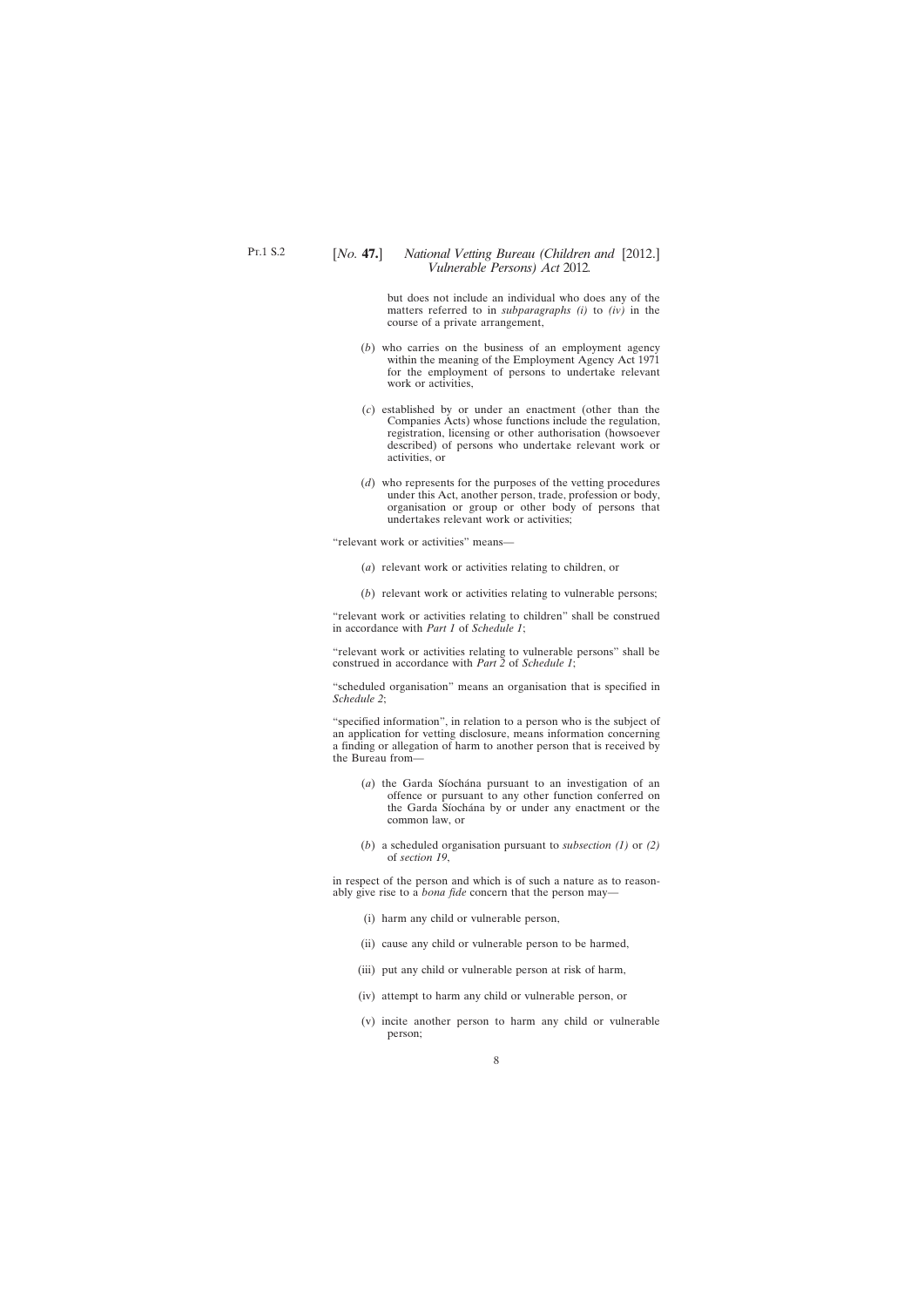<span id="page-8-0"></span>"vetting disclosure", in respect of a person, means a disclosure made by the Bureau in respect of the person under *section 14*;

"vetting procedures" means the enquiry and examination undertaken by the Bureau under *section 14* and, where appropriate, assessment by the Chief Bureau Officer of specified information under *section 15* in relation to an application for vetting disclosure in respect of a person who wishes to undertake relevant work or activities;

"vulnerable person" means a person, other than a child, who—

- (*a*) is suffering from a disorder of the mind, whether as a result of mental illness or dementia,
- (*b*) has an intellectual disability,
- (*c*) is suffering from a physical impairment, whether as a result of injury, illness or age, or
- (*d*) has a physical disability,

which is of such a nature or degree—

- (i) as to restrict the capacity of the person to guard himself or herself against harm by another person, or
- (ii) that results in the person requiring assistance with the activities of daily living including dressing, eating, walking, washing and bathing.
- **3**.—(1) This Act shall not apply to any of the following, namely:

Act not to apply to certain relationships or arrangements,

- (*a*) any relevant work or activities undertaken in the course  $\frac{d}{dt}$ of a family relationship;
- (*b*) any relevant work or activities undertaken—
	- (i) in the course of a personal relationship, and
	- (ii) for no commercial consideration;
- (*c*) the giving of assistance by an individual—
	- (i) on an occasional basis, and
	- (ii) for no commercial consideration,

at a school, sports or community event or activity, other than where such assistance includes the coaching, mentoring, counselling, teaching or training of children or vulnerable persons.

(2) In this section—

"family relationship" includes a relationship between 2 persons who live in the same household and treat each other as though they were members of the same family;

Pt.1 S.2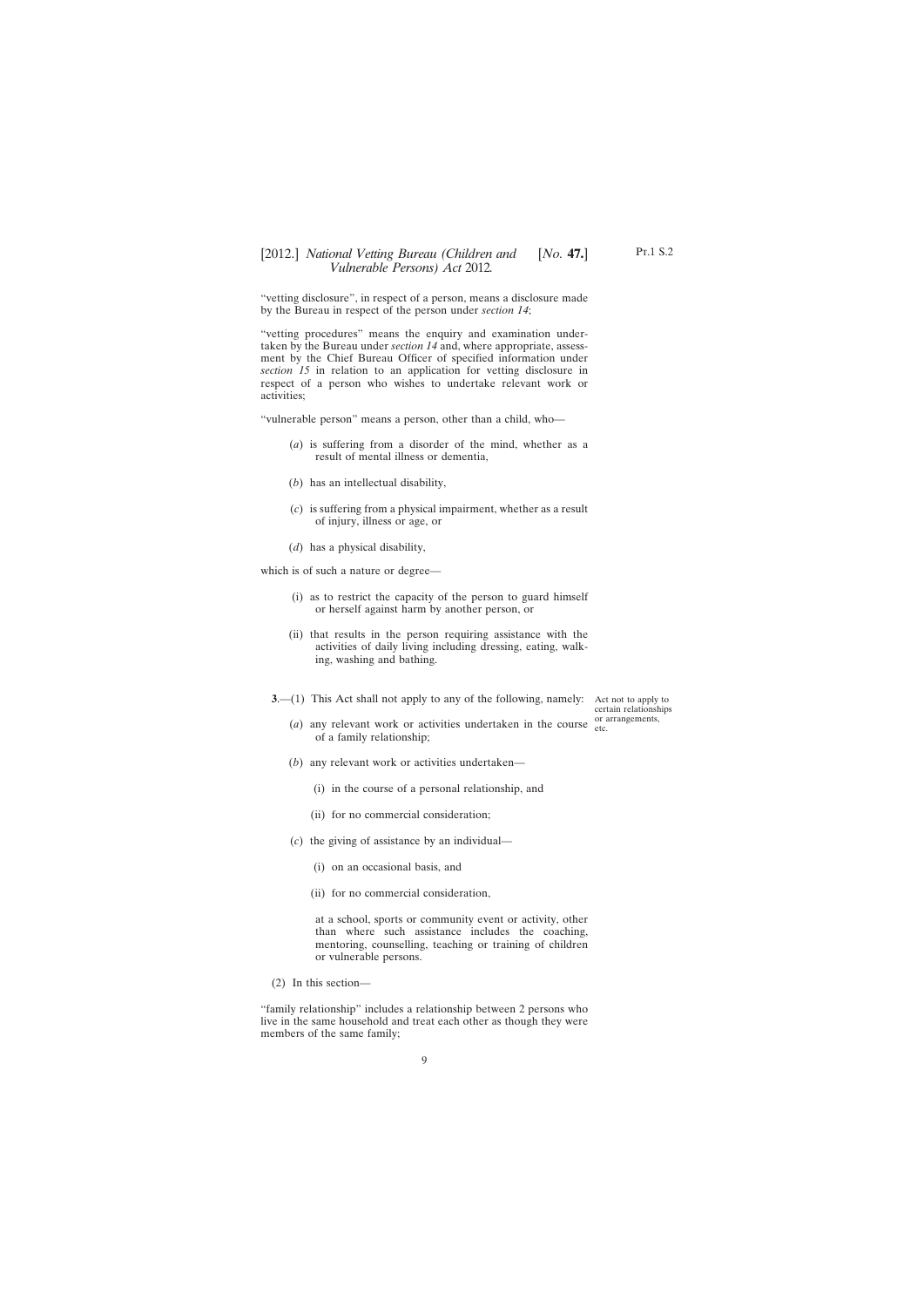"personal relationship" means a relationship between or among friends and a friend of a member of an individual's family shall be regarded as being a friend of the individual also.

<span id="page-9-0"></span>Regulations.

**4**.—(1) The Minister may by regulations provide for any matter referred to in this Act as prescribed or to be prescribed or for the purposes of enabling any provision of this Act to have full effect.

(2) Regulations under this Act may contain such incidental, supplementary and consequential provisions as appear to the Minister to be necessary or expedient for the purposes of the regulations.

(3) Every regulation under this Act shall be laid before each House of the Oireachtas as soon as may be after it is made and, if a resolution annulling the regulation is passed by either such House within the next 21 days on which that House has sat after the regulation is laid before it, the regulation shall be annulled accordingly, but without prejudice to the validity of anything previously done thereunder.

Expenses.

**5**.—The expenses incurred by the Minister in the administration of this Act shall, to such extent as may be sanctioned by the Minister for Public Expenditure and Reform, be paid out of moneys provided by the Oireachtas.

### PART 2

#### National Vetting Bureau (Children and Vulnerable Persons) DATABASE SYSTEM

Establishment of National Vetting Bureau (Children and Vulnerable Persons) Database System.

**6**.—(1) The Chief Bureau Officer shall, as soon as may be after the commencement of this section, cause to be established and maintained in accordance with this Part, a database system to be known as the National Vetting Bureau (Children and Vulnerable Persons) Database System and in this Act, referred to as the "database".

- (2) The database shall be comprised of the following registers:
	- (*a*) the register of relevant organisations;
	- (*b*) the register of specified information;
	- (*c*) the register of vetted persons.

(3) The database shall be used only in connection with the provision of vetting disclosures in accordance with this Act or as otherwise provided for by law.

Functions of Bureau in relation to database, etc.

**7**.—(1) The Bureau shall operate and maintain the database in accordance with this Act.

(2) Without prejudice to the generality of section 7 of the Garda Síochána Act 2005, the Bureau shall, in accordance with this Act, provide vetting services to relevant organisations in respect of relevant work or activities and, without prejudice to the generality of the foregoing, the Bureau shall perform the following functions in relation to the provision of vetting services, namely: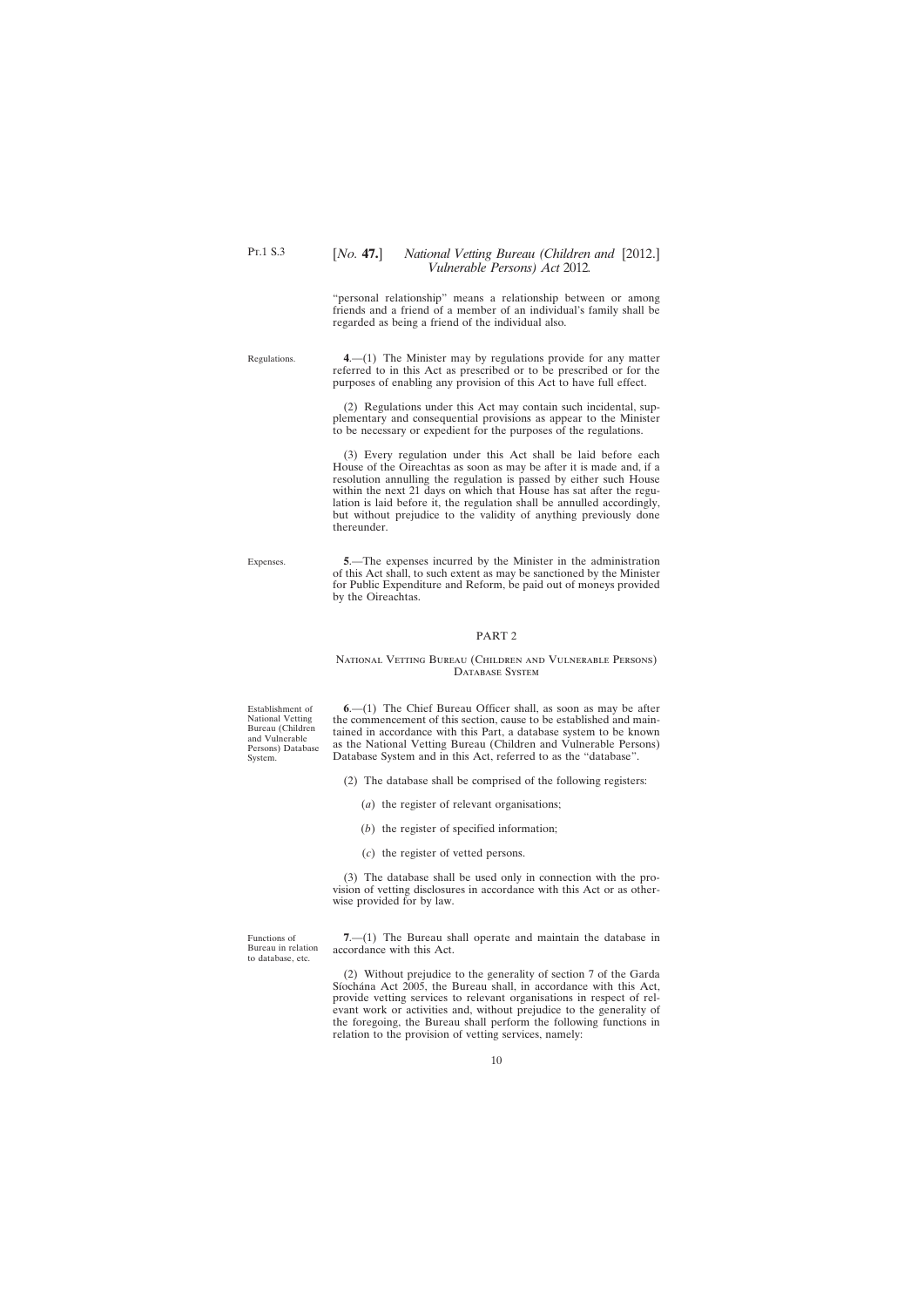- <span id="page-10-0"></span>(*a*) the consideration and processing of applications for vetting disclosure received by it from relevant organisations registered in the register of relevant organisations;
- (*b*) the making of such enquiries within the Garda Síochána as the Bureau deems necessary to establish whether there are any criminal records or specified information relating to persons who are the subject of applications for vetting disclosure (in this subsection referred to as "the persons concerned");
- (*c*) the examination of the database to establish whether it contains particulars of specified information relating to the persons concerned;
- (*d*) the making of such enquiries as the Bureau deems necessary for the purposes of establishing the identity of the persons concerned;
- (*e*) the assessment for the purpose of disclosure (or otherwise) of specified information relating to the persons concerned for the purposes of determining whether or not it should be disclosed;
- (*f*) the making of such enquiries of scheduled bodies or the Garda Síochána, as the case may be, as the Bureau deems necessary for the purposes of assessing specified information relating to the persons concerned;
- (*g*) the making, in accordance with the provisions of this Act, of vetting disclosures in respect of the persons concerned to relevant organisations.

(3) The Bureau shall have all such powers as are necessary or expedient for the performance of its functions under this Act.

**8**.—(1) The Chief Bureau Officer shall cause to be established Register of relevant and maintained, in such form (including electronic form) as he or organisations. she considers appropriate, a register of relevant organisations.

(2) A relevant organisation shall, in accordance with this section, apply to the Bureau to be registered in the register of relevant organisations.

(3) A relevant organisation that, immediately before the commencement of this section, is registered with the Garda Central Vetting Unit shall, on such commencement, be deemed to be registered in the register of relevant organisations.

(4) A relevant organisation shall not be required to comply with *subsection (2)* if applications for vetting disclosures are submitted to the Bureau on its behalf by another relevant organisation that is registered on the register of relevant organisations.

(5) A relevant organisation that submits applications for vetting disclosures on behalf of another relevant organisation shall furnish the Bureau with particulars of the name and address of the relevant organisation concerned.

(6) An application under this section shall—

Pt.2 S.7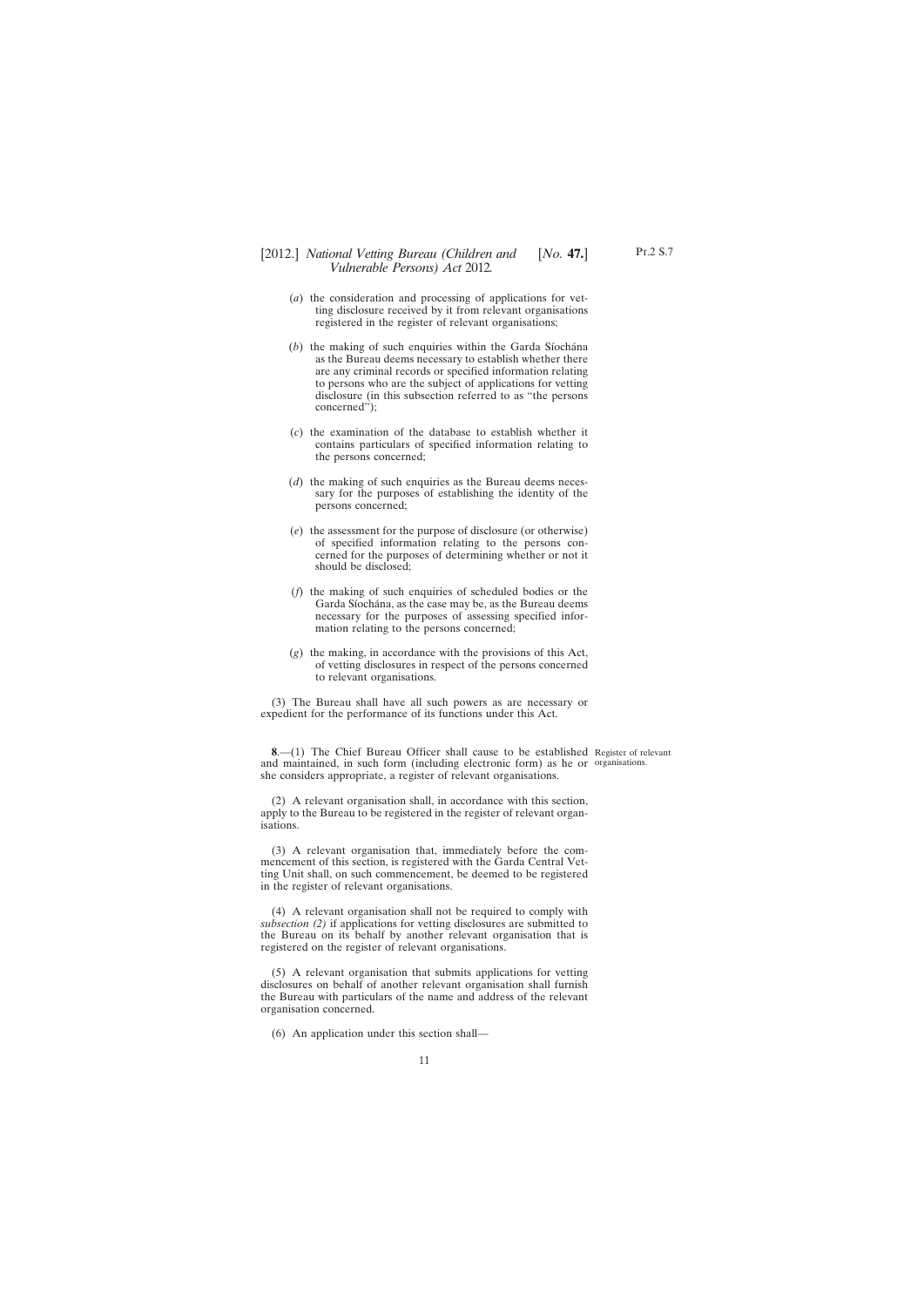- <span id="page-11-0"></span>(*a*) be in such form (including electronic form) as may be specified by the Bureau,
- (*b*) specify the name and address of the relevant organisation,
- (*c*) contain such other information in relation to the relevant organisation as the Bureau may reasonably require for the performance of its functions under this Act, and
- (*d*) be accompanied by such fee (if any) as may be prescribed.
- (7) The Bureau may—
	- (*a*) refuse an application for registration under this section, or
	- (*b*) remove an entry relating to an organisation registered in the register from it,

if it is of the opinion that the organisation is not, or is no longer, as the case may be, a relevant organisation.

(8) The Bureau shall, as soon as practicable, after a decision is made by it under this section notify an organisation of—

- (*a*) a decision to register the organisation,
- (*b*) a decision to refuse to register the organisation, or
- (*c*) a decision to remove an entry relating to the organisation from the register,

and, in the case of a decision referred to in *paragraph (b)* or *(c)*, the Bureau shall specify in writing the grounds upon which the decision was made.

(9) A person who fails to comply with *subsection (2)* shall be guilty of an offence.

(10) In proceedings for an offence under *subsection (9)*, it shall be a defence for the accused person to show that the accused person neither knew nor could reasonably be expected to know that he or she or it, as the case may be, was a relevant organisation.

(11) If a particular entered in the register of relevant organisation is incorrect, the relevant organisation to which the particular relates shall, as soon as may be after becoming aware of its being incorrect, inform the Bureau thereof accordingly.

Nomination and registration of liaison persons for purposes of Act.

**9**.—(1) A relevant organisation that is registered in the register of relevant organisations shall, for the purposes of applying for and receiving vetting disclosures in accordance with this Act, nominate in writing a person (in this Act referred to as a "liaison person") to be registered in the register of relevant organisations as the liaison person of the organisation.

(2) A relevant organisation that is registered in the register of relevant organisations may at any time nominate more than one person under *subsection (1)*.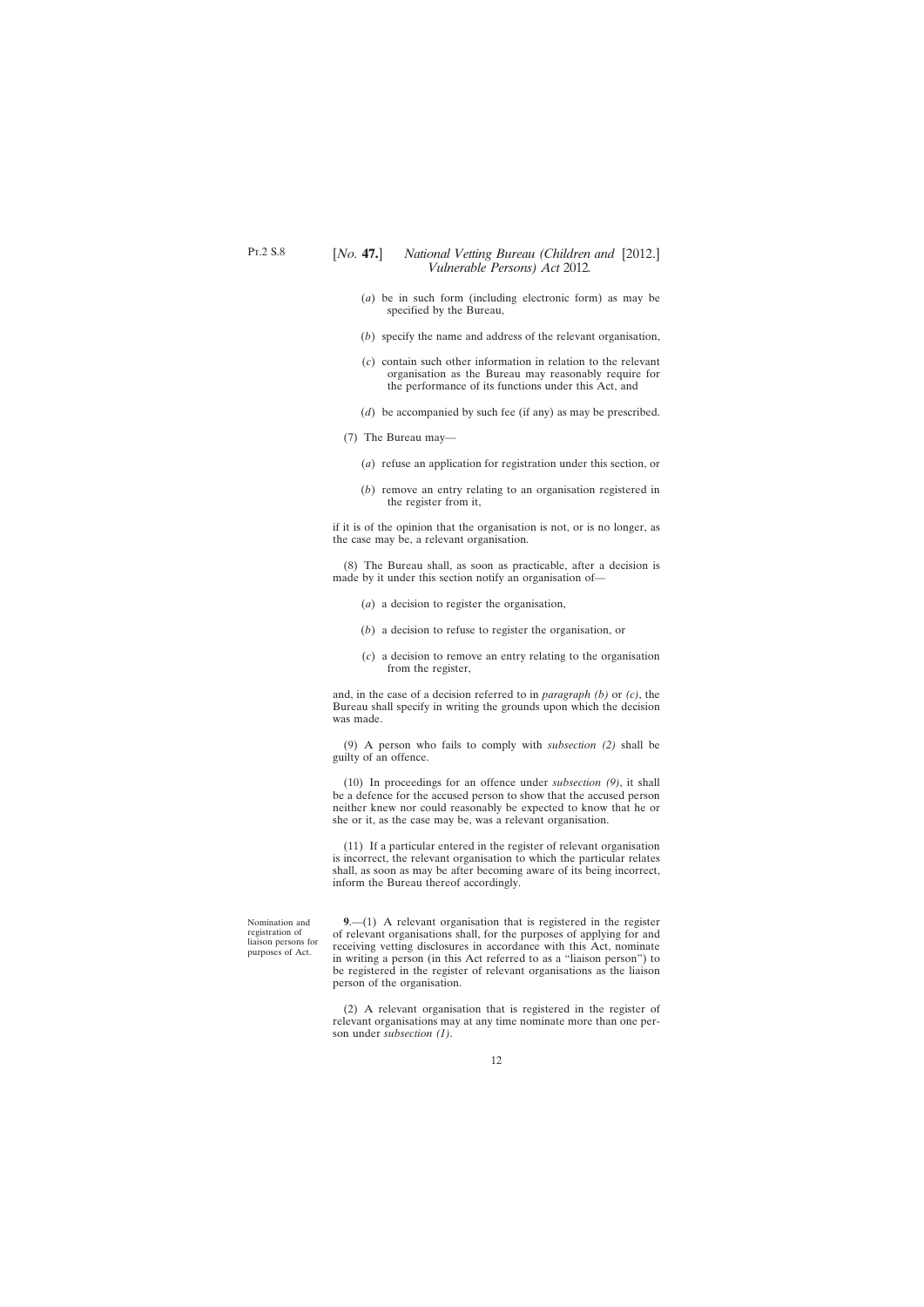(3) A nomination referred to in *subsection (1)* shall be in such form as may be specified by the Bureau and shall include the following information in respect of the person nominated:

- (*a*) his or her name and, where he or she also uses one or more other names, each of those names;
- (*b*) in a case where he or she has a former name, including where appropriate, a maiden name, that name or each of them, as the case may be;
- (*c*) his or her gender;
- (*d*) his or her mother's maiden name;
- (*e*) his or her address;
- (*f*) his or her previous addresses (if any);
- (*g*) his or her date of birth;
- (*h*) his or her place of birth;
- (*i*) his or her nationality (if known);
- (*j*) his or her Passport Number (if available);
- (*k*) in a case where he or she has a criminal record, particulars of such record;
- (*l*) such other information as the Bureau may reasonably require for the performance of its functions under this Act.

(4) A relevant organisation shall seek vetting disclosure from the Bureau in respect of the person or persons nominated by it under *subsection (1)*, and *Part 3* (other than *sections 12* and *16(1)*) shall with any necessary modifications apply to an application for vetting disclosure for persons so nominated as it applies to an application for vetting disclosure under *section 14*.

(5) The Bureau may refuse to register a person as a liaison person for an organisation under this section if—

- (*a*) the Chief Bureau Officer considers the person to be unsuitable following the vetting procedures carried out in respect of the person, or
- (*b*) the number of persons nominated by the organisation as liaison persons is reasonably considered to be excessive having regard to the size of the organisation and the number of vetting disclosures likely to be sought by the organisation.

(6) Where the Bureau accepts the nomination of a person as a liaison person under *subsection (1),* the name of the person shall be registered in the register of relevant organisations for the organisation concerned.

(7) A person who, immediately before the commencement of this section, is registered with the Garda Central Vetting Unit as a liaison person for an organisation shall, on such commencement, be deemed Pt.2 S.9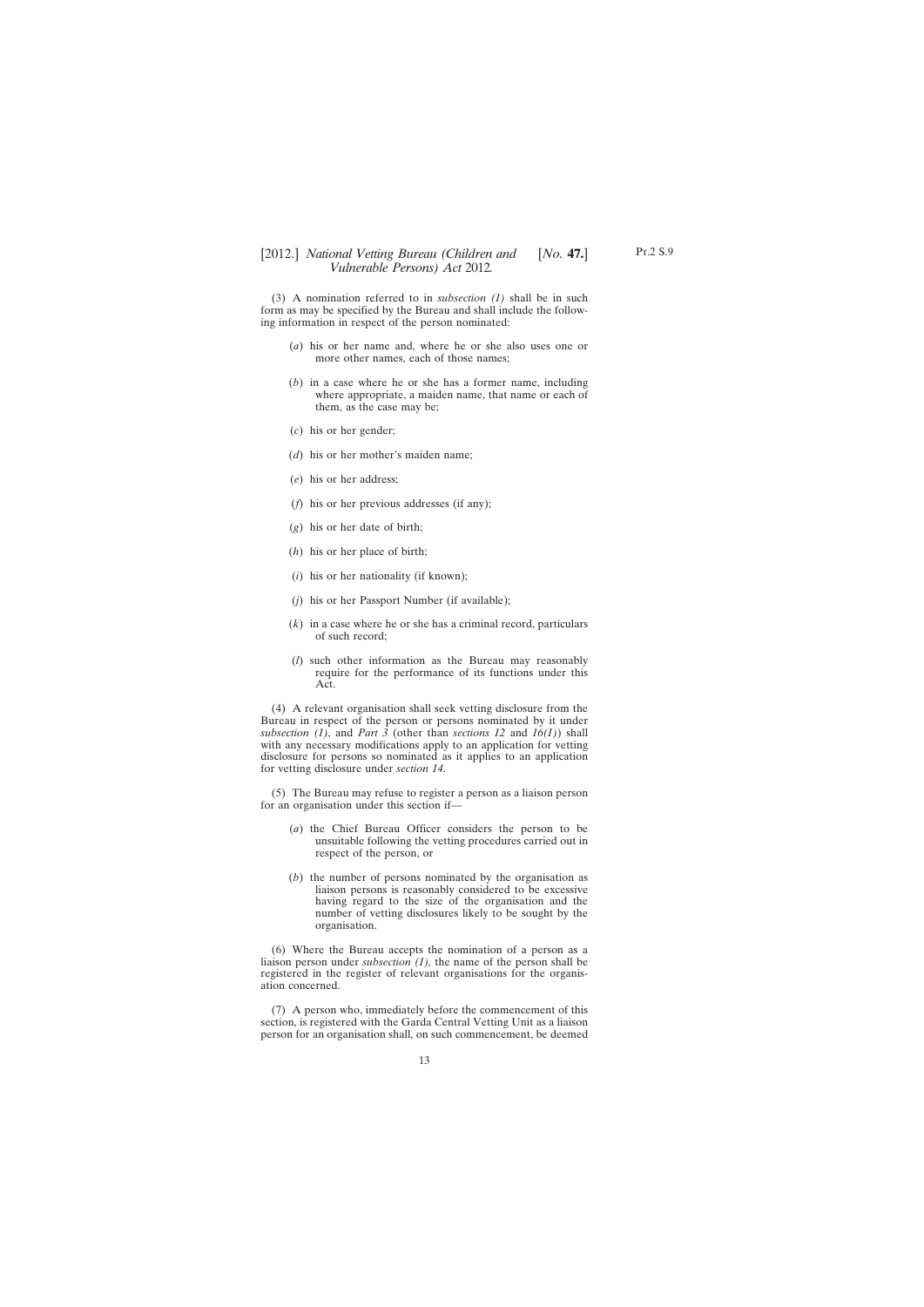<span id="page-13-0"></span>to be registered as a liaison person for the organisation in the register of relevant organisations.

(8) If a particular relating to a liaison person entered in the register of a relevant organisation is incorrect, the relevant organisation to which the particular relates shall, as soon as may be after becoming aware of its being incorrect, inform the Bureau thereof accordingly.

Register of specified information.

**10**.—(1) The Chief Bureau Officer shall cause to be established and maintained, in such form (including electronic form) as he or she considers appropriate a register of specified information.

(2) Any specified information in respect of a person that, immediately before the commencement of this section, is in the possession of the Garda Central Vetting Unit of the Garda Síochána shall, on such commencement, be deemed to be entered in the register of specified information.

Register of vetted persons.

**11**.—(1) The Chief Bureau Officer shall cause to be established and maintained, in such form (including electronic form) as he or she considers appropriate, a register of vetted persons who were or are the subject of applications for vetting disclosure in accordance with this Act.

(2) The register of vetted persons shall contain the following information in respect of each vetted person:

- (*a*) his or her name and, where he or she also uses one or more other names, each of those names;
- (*b*) in a case where he or she has a former name, including where appropriate, a maiden name, that name or each of them, as the case may be;
- (*c*) his or her gender;
- (*d*) his or her mother's maiden name;
- (*e*) his or her address;
- (*f*) his or her previous addresses (if any);
- (*g*) his or her date of birth;
- (*h*) his or her place of birth;
- (*i*) his or her nationality (if known);
- (*j*) his or her Passport Number (if available);
- (*k*) his or her personal identification number (if any);
- (*l*) the date of application for vetting disclosure and the outcome of the application;
- (*m*) the name and particulars of the relevant organisation making the application for vetting disclosure;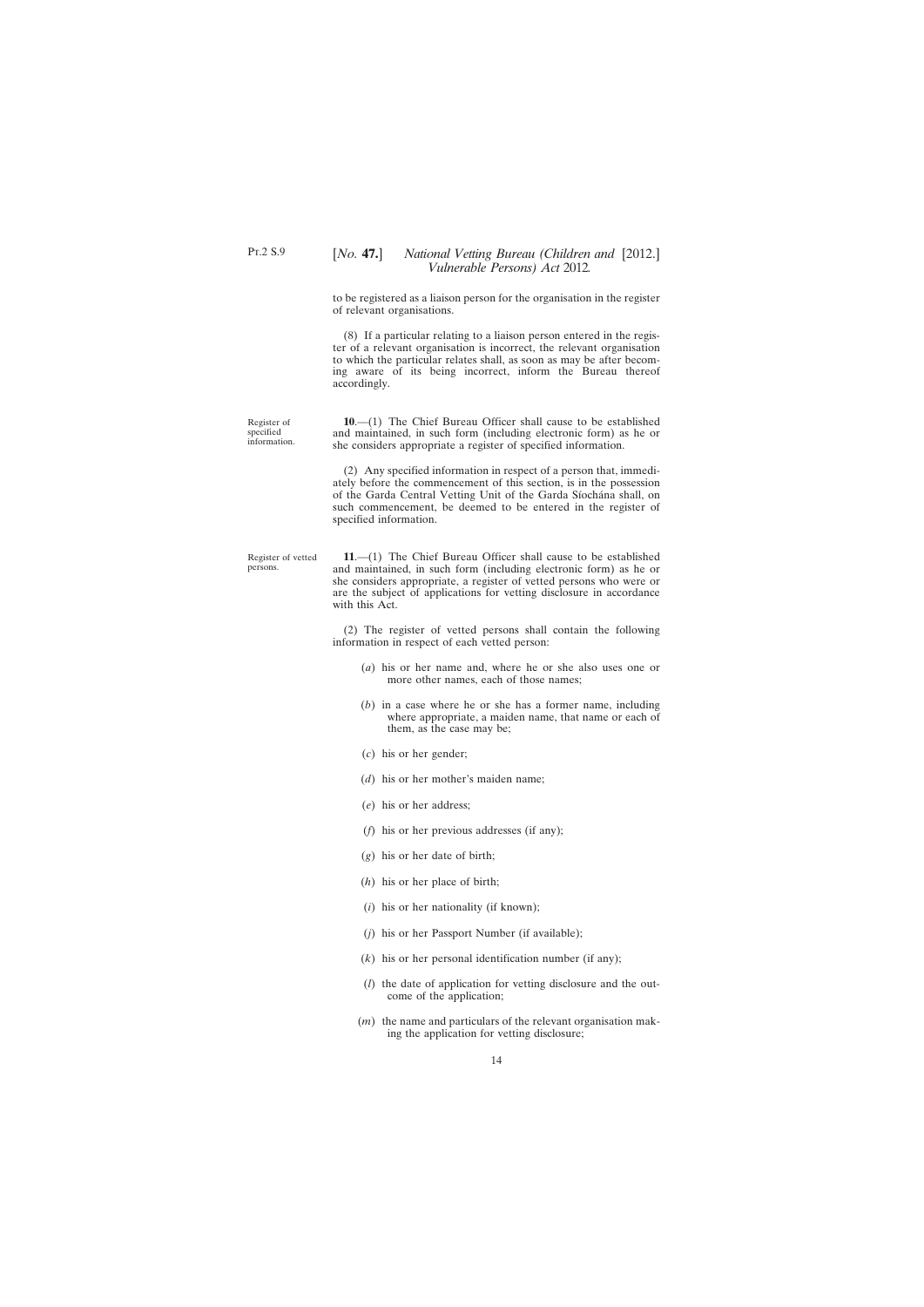- <span id="page-14-0"></span>(*n*) the relevant work or activity, and relevant organisation (if different from the relevant organisation making the application for vetting disclosure), to which the application relates;
- (*o*) a declaration of consent referred to in *section 13(4)(e)*;
- (*p*) particulars of the vetting disclosures made in respect of the vetted person;
- (*q*) such other information as the Bureau may reasonably require for the performance of its functions under this Act.

(3) Any information referred to in *subsection (2)* in respect of a person who was or is the subject of an application for vetting disclosure that, immediately before the commencement of this section, is in the possession of the Garda Central Vetting Unit shall, on such commencement, be deemed to be entered in the register of vetted persons.

### PART 3

### Procedures for Vetting Disclosures

**12**.—(1) A relevant organisation shall not—

(*a*) employ (whether under contract of employment or otherwise) any person to undertake relevant work or activities,

- (*b*) enter into a contract for services with any person for the provision by that person of services which constitute relevant work or activities,
- (*c*) permit any person to undertake relevant work or activities on behalf of the organisation (whether or not for commercial or any other consideration),
- (*d*) in a case where the relevant organisation is a provider of any course of education, training or scheme, including an internship scheme, place or make arrangements for the placement of a person as part of such education, training or scheme, if a necessary and regular part of such placement requires the participation by the person in relevant work or activities,

unless the organisation receives a vetting disclosure from the Bureau in respect of that person.

(2) A person who contravenes *subsection (1)* shall be guilty of an offence.

(3) In proceedings for an offence under *subsection (2)*, it shall be a defence for the accused person to show that the accused person neither knew nor could reasonably be expected to know that the work or activity to which the employment, contract, permission or placement referred to in *subsection (1)* constituted relevant work or activities.

Requirement for vetting disclosure in respect of certain work or activities.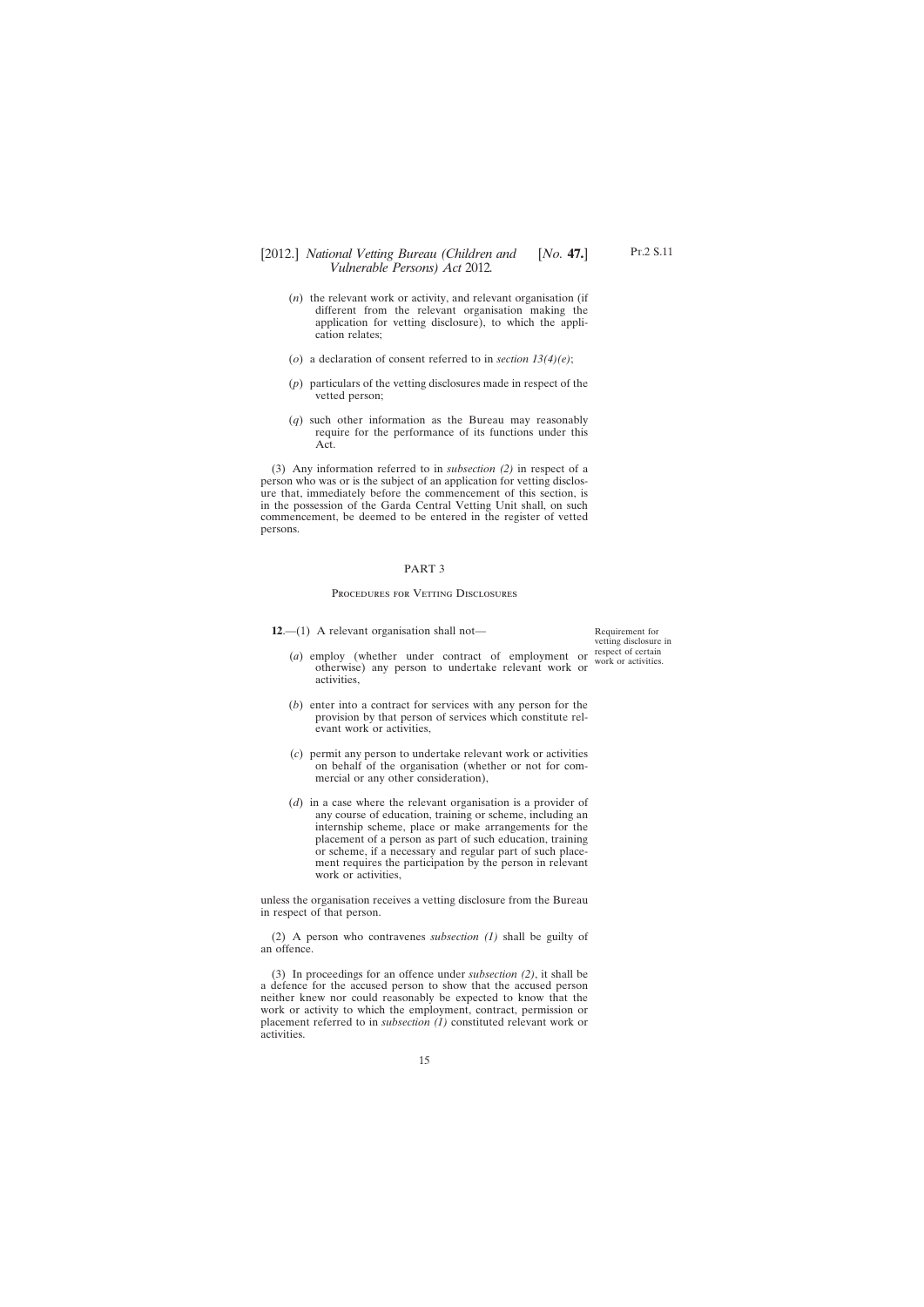- <span id="page-15-0"></span>Pt.3 S.12
- (4) In the case of the—
	- (*a*) employment of, or
	- (*b*) entering into a contract for services with,

an examiner (within the meaning of the Education Act 1998) for the purposes of the performance by him or her on a temporary basis of functions in respect of the conduct of examinations to which Part VIII of the Education Act 1998 applies, the obligations placed on a relevant organisation pursuant to *subsection (1)* shall be regarded as being satisfied where such examiner is a teacher who is registered on the Register of Teachers established and maintained by the Teaching Council.

(5) This section shall not apply to any employment, contract, permission or placement referred to in *subsection (1)* that commenced or was entered into, given or made, as the case may be, before the commencement of this section.

Applications for vetting disclosure and who may apply.

**13**.—(1) An application for vetting disclosure in respect of a person shall be made by a liaison person for a relevant organisation.

(2) A relevant organisation may submit an application for vetting disclosure under this section on its own behalf or on behalf of another relevant organisation that the organisation represents for the purposes of the vetting procedures under this Act and, where a relevant organisation submits an application on behalf of another relevant organisation, it shall inform the Bureau of that and provide it with the particulars referred to in *section 8(5)*.

(3) Without prejudice to the generality of *subsection (2)*, an application for vetting disclosure in respect of a person who is selfemployed shall be made by—

- (*a*) a relevant organisation that intends to enter into a contract for services of the person,
- (*b*) a relevant organisation referred to in *paragraph (c)* of the definition of relevant organisation, or
- (*c*) a relevant organisation referred to in *paragraph (d)* of the definition of relevant organisation.

(4) An application under this section for vetting disclosure in respect of a person shall—

- (*a*) be in such form as may be specified by the Bureau,
- (*b*) include the information specified in *subsection (5)* in relation to the person,
- (*c*) identify the relevant work or activity to which the application relates,
- (*d*) include, in such form as may be specified by the Bureau, a declaration that the applicant is a liaison person for a relevant organisation and is authorised by the organisation to seek vetting disclosure in respect of the person,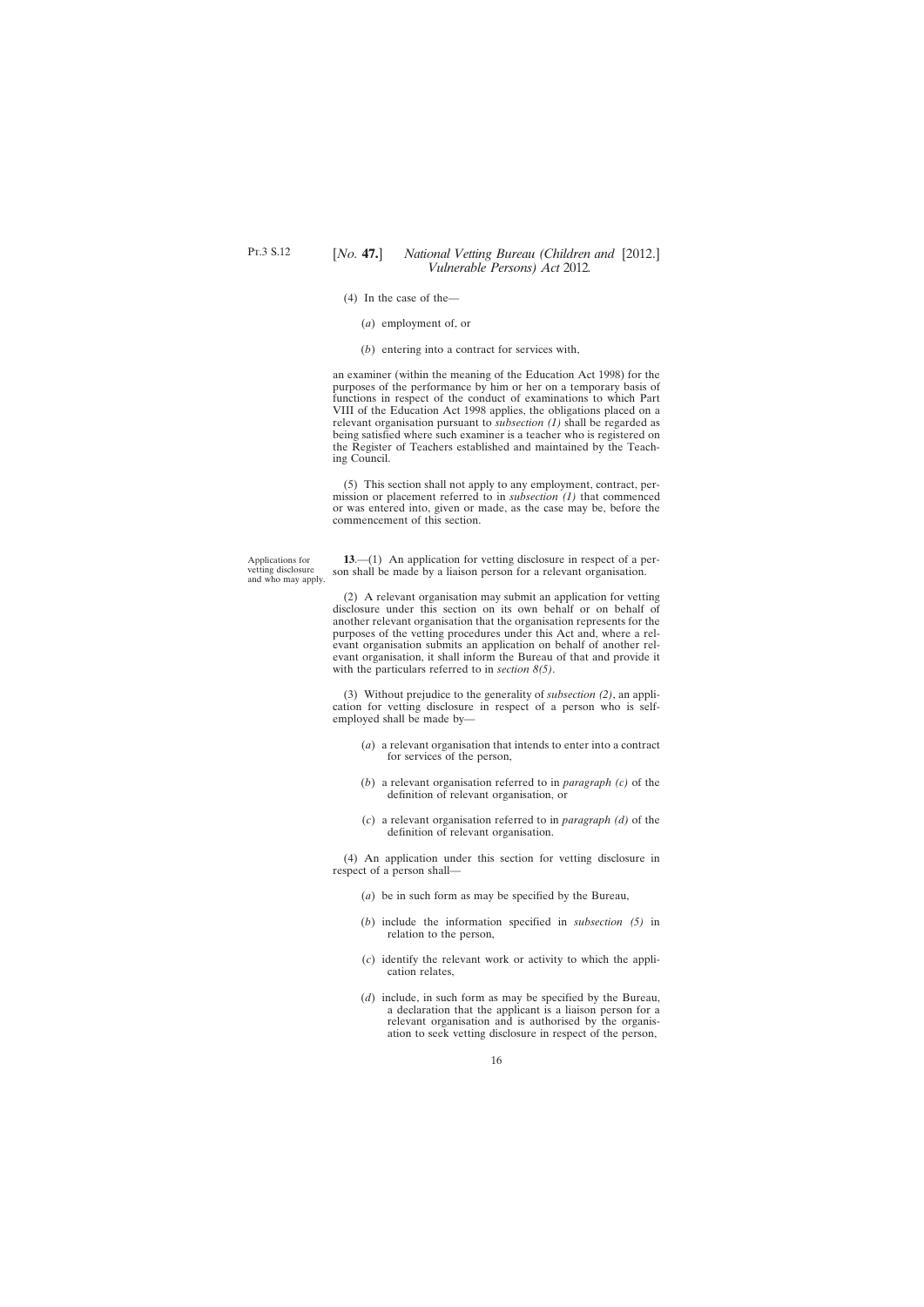- <span id="page-16-0"></span>(*e*) subject to *subsection (6)*, include, in such form as may be specified by the Bureau, a declaration (in this Act referred to as a "declaration of consent") by the person that he or she consents to the making of the application and to the disclosure of information by the Bureau to the liaison person for the purposes of this Act, and
- (*f*) be accompanied by such fee (if any) as may be prescribed.

(5) The following information is specified for the purposes of *subsection (4)(b)* in relation to a person in respect of whom an application for vetting disclosure is made:

- (*a*) his or her name and, where he or she also uses one or more other names, each of those names;
- (*b*) in a case where he or she has a former name, including where appropriate, a maiden name, that name or each of them, as the case may be;
- (*c*) his or her gender;
- (*d*) his or her mother's maiden name;
- (*e*) his or her address;
- (*f*) his or her previous addresses (if any);
- (*g*) his or her date of birth;
- (*h*) his or her place of birth;
- (*i*) his or her nationality (if known);
- (*j*) his or her Passport Number (if available);
- (*k*) his or her personal identification number (if any);
- (*l*) in a case where he or she has a criminal record, particulars of such record;
- (*m*) such other information as the Bureau may reasonably require for the performance of its functions under this Act.

(6) If a person in respect of whom an application for vetting disclosure is made under this section is under 18 years of age, a declaration under *subsection (4)(e)* may be made on his or her behalf by a parent or guardian of the person.

(7) In this section "self employed person" means a person who works for profit or gain otherwise than under a contract of employment.

**14.**—(1) Where the Bureau receives an application for vetting dis- Consideration by closure duly made under *section 13* in respect of a person concerning Bureau of relevant work or activities, the Bureau shall—

application for vetting disclosure.

(*a*) make such enquiries of the Garda Síochána as it deems necessary to establish whether there is any criminal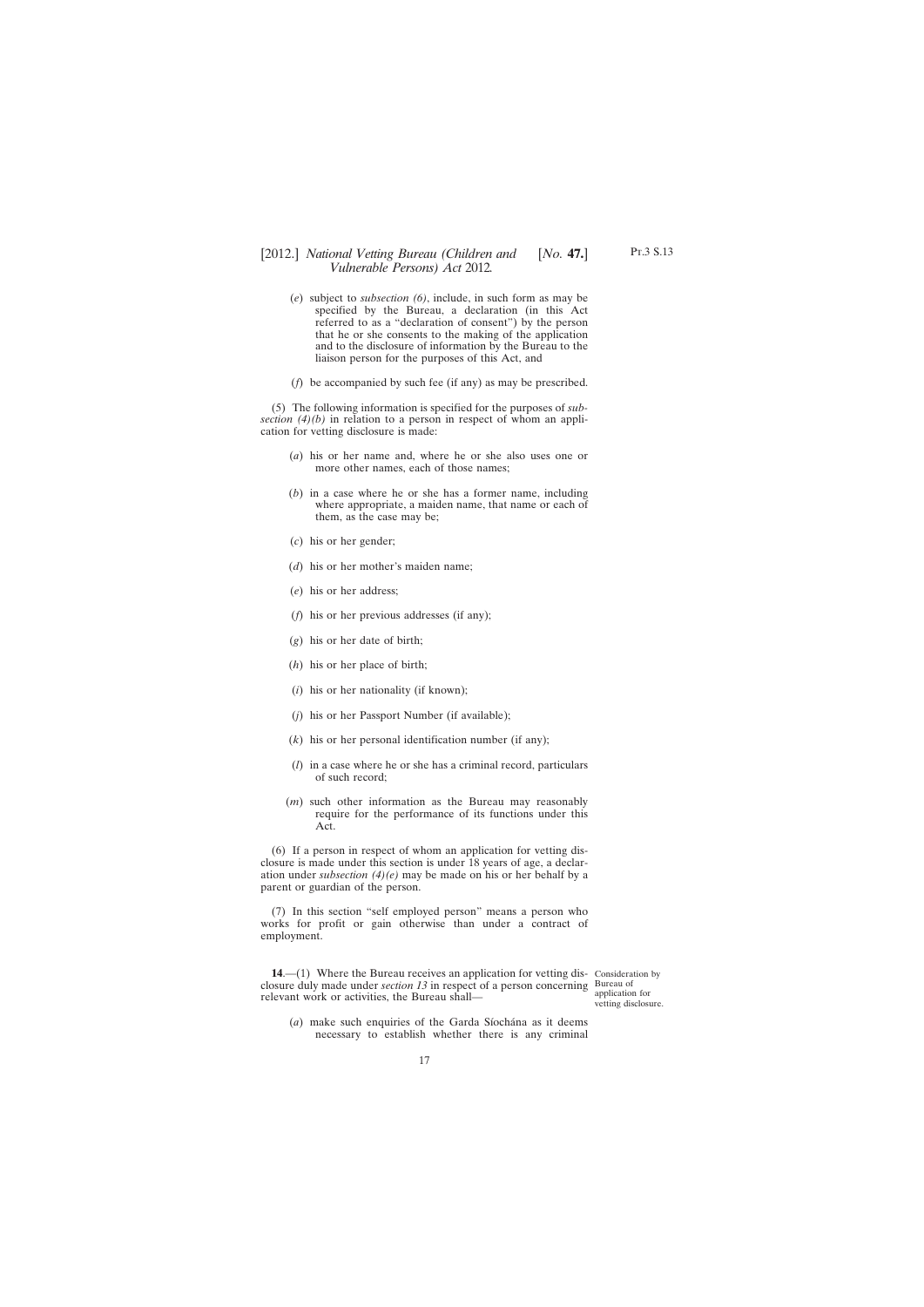<span id="page-17-0"></span>record or specified information relating to the person, and

(*b*) undertake an examination of the database to establish whether it contains particulars of any record of, or specified information relating to, the person concerned.

(2) The Bureau shall, upon completion of its enquiries and examination referred to in *subsection (1)*, including, where appropriate, any assessment under *section 15*, make, in accordance with this section a vetting disclosure in such form (including electronic form) as the Bureau considers appropriate, to the liaison person for the relevant organisation who made the application for it.

(3) Where a member of staff of the Bureau considers there is specified information relating to a person who is the subject of an application for vetting disclosure, he or she shall refer the matter to the Chief Bureau Officer for assessment and determination under *section 15* as to whether the information concerned should be disclosed.

(4) A vetting disclosure shall be in such form (including electronic form) as the Bureau may specify and shall in respect of the person who is the subject of the application for vetting disclosure-

- (*a*) include—
	- (i) particulars of the criminal record (if any) relating to the person, and
	- (ii) a statement of the specified information (if any) relating to the person which the Chief Bureau Officer has determined in accordance with *section 15* should be disclosed,
	- or
- (*b*) state that there is no criminal record or specified information, in relation to the person.

(5) The Bureau shall not make a vetting disclosure in respect of the person who is the subject of the application for vetting disclosure if he or she has lodged an appeal under *section 18* which has not yet been determined.

Assessment of specified information.

**15**.—(1) Where a matter is referred under *section 14(3)* to the Chief Bureau Officer for assessment and determination, he or she shall—

- (*a*) notify in writing, or cause to be so notified, the person who is the subject of the application for vetting disclosure concerned of that fact,
- (*b*) furnish that person with a summary in writing of the specified information relating to him or her, and
- (*c*) inform that person that he or she may make a written submission in relation to the specified information concerned.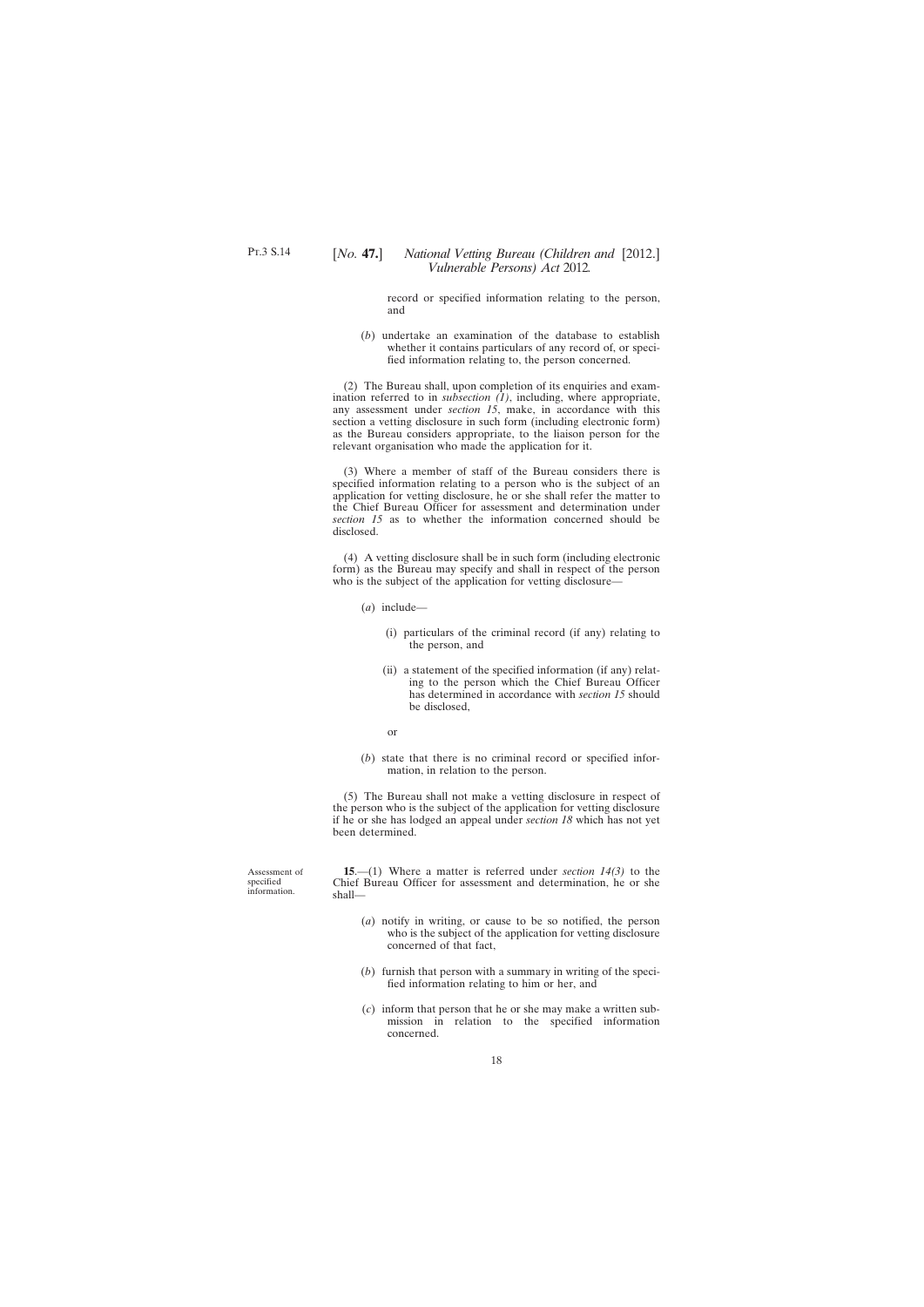(2) A person to whom a notification under *subsection (1)* is sent, may make a submission in writing to the Chief Bureau Officer concerning the information not later than 14 days, or such longer period as the Chief Bureau Officer may for good and sufficient reason specify, from the date of the notification.

(3) The Chief Bureau Officer shall assess the application for vetting disclosure and the specified information relating to the person who is the subject of that application but he or she shall not make a determination that that information concerned should be disclosed unless—

- (*a*) he or she reasonably believes that that information is of such a nature as to give rise to a *bona fide* concern that the person concerned may—
	- (i) harm any child or vulnerable person,
	- (ii) cause any child or vulnerable person to be harmed,
	- (iii) put any child or vulnerable person at risk of harm,
	- (iv) attempt to harm any child or vulnerable person, or
	- (v) incite another person to harm any child or vulnerable person,

and

(*b*) he or she is satisfied that its disclosure is necessary, proportionate and reasonable in the circumstances for the protection of children or vulnerable persons or both, as the case may be.

(4) In assessing, for the purposes of making a determination as to whether the specified information referred to in *subsection (3)* relating to a person should be disclosed, the Chief Bureau Officer shall have regard to—

- (*a*) the information concerned,
- (*b*) its relevance to the type of relevant work or activity to which the application for vetting disclosure concerned relates,
- (*c*) the extent to which the proposed relevant work or activity is likely to necessitate contact with children or vulnerable persons or both, and the nature of that contact,
- (*d*) the source and reliability of the information,
- (*e*) any submissions made by or on behalf of the person under this section or pursuant to an investigation or other process referred to in *subsection (1)* or *(2)* of *section 19* or otherwise,
- (*f*) whether the rights of the person have been considered and taken account of in a manner that is consistent with fairness and natural justice, and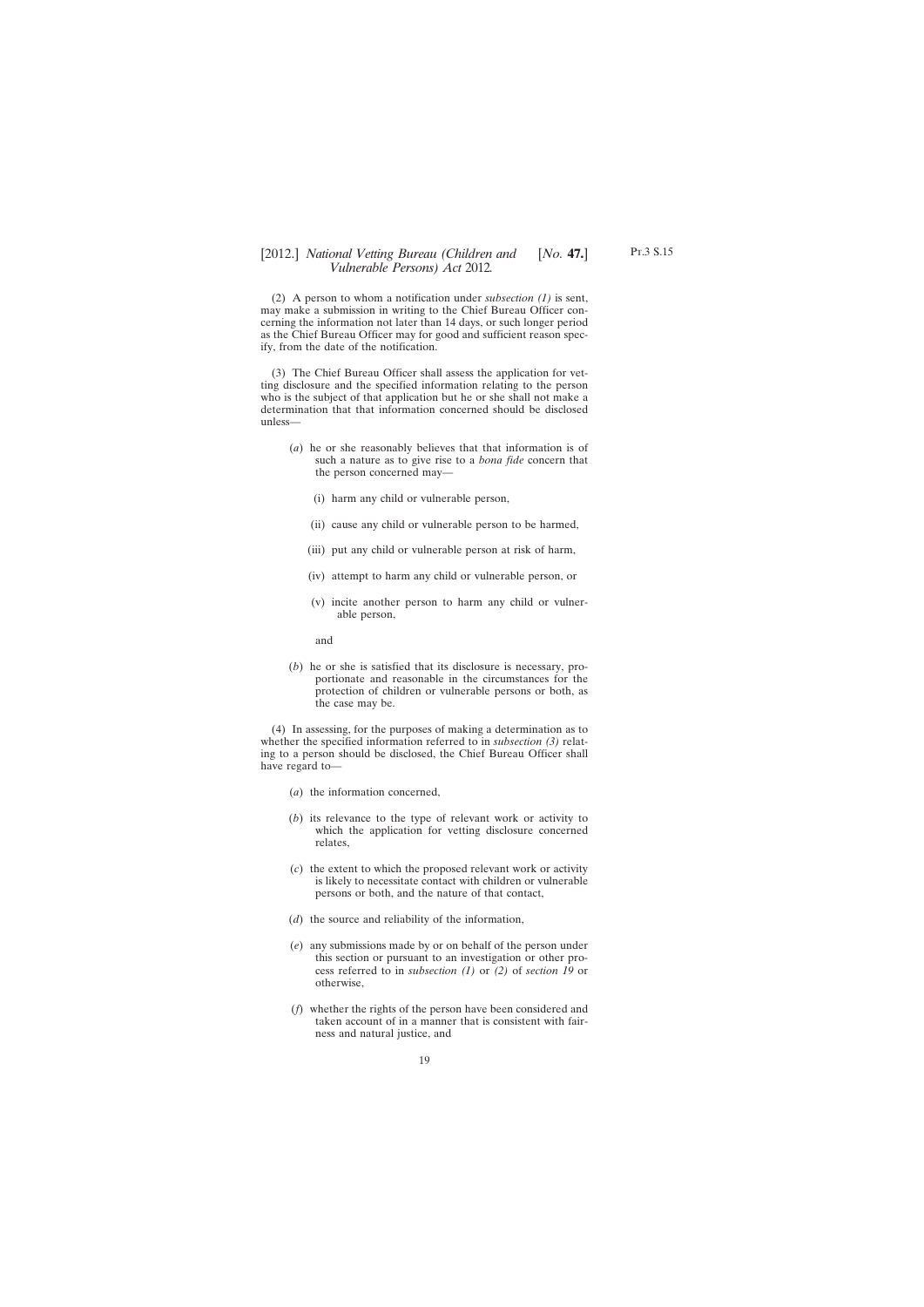<span id="page-19-0"></span>(*g*) any other matter which the Chief Bureau Officer considers relevant to the application for vetting disclosure concerned.

(5) The Chief Bureau Officer may, but shall not be obliged to, make a request for further information from the scheduled organisation or member of the Garda Síochána who furnished the specified information concerned to the Bureau and, where he or she does so, the scheduled organisation or member of the Garda Síochána, as the case may be, to whom the request is made shall comply with it within such reasonable period as the Chief Bureau Officer may specify in the request.

(6) Where the Chief Bureau Officer makes a determination under this section that specified information should be disclosed, he or she shall—

- (*a*) notify, or cause to be notified, the person who is the subject of the application for vetting disclosure concerned in writing of the determination and of the reasons for it,
- (*b*) provide, or cause to be provided, to the person a copy of the specified information proposed to be disclosed,
- (*c*) notify, or cause to be notified, the person of the intention to disclose the specified information to a liaison person for the relevant organisation concerned after the expiry of 14 days from the notification, and
- (*d*) inform, or cause to be informed, the person that he or she may appeal the determination to an appeals officer not later than 14 days, or such longer period as the appeals officer may for good and sufficient reason determine after the date of the notification under this section is sent to that person.

(7) The Bureau shall not make a vetting disclosure in respect of a person until—

- (*a*) the first-mentioned period referred to in *subsection (6)(d)* has elapsed, or
- (*b*) where a notice of appeal is lodged within that firstmentioned period, until the determination or withdrawal of the appeal,

whichever is the later.

(8) Notwithstanding the generality of *paragraph (d)* of *subsection (6)*, a person may appeal a determination made under this section after the expiry of the first-mentioned period referred to in that subsection if allowed to do so by an appeals officer under *section 18(2)* but the bringing of such an appeal shall not operate to prevent the making of the disclosure concerned.

Assessment and use of vetting disclosures by relevant organisations.

**16**.—(1) Where a vetting disclosure made to a relevant organisation contains criminal records information or specified information in respect of a person who is the subject of the application for vetting disclosure, the relevant organisation shall, as soon as practicable, make available a copy of the vetting disclosure to the person concerned.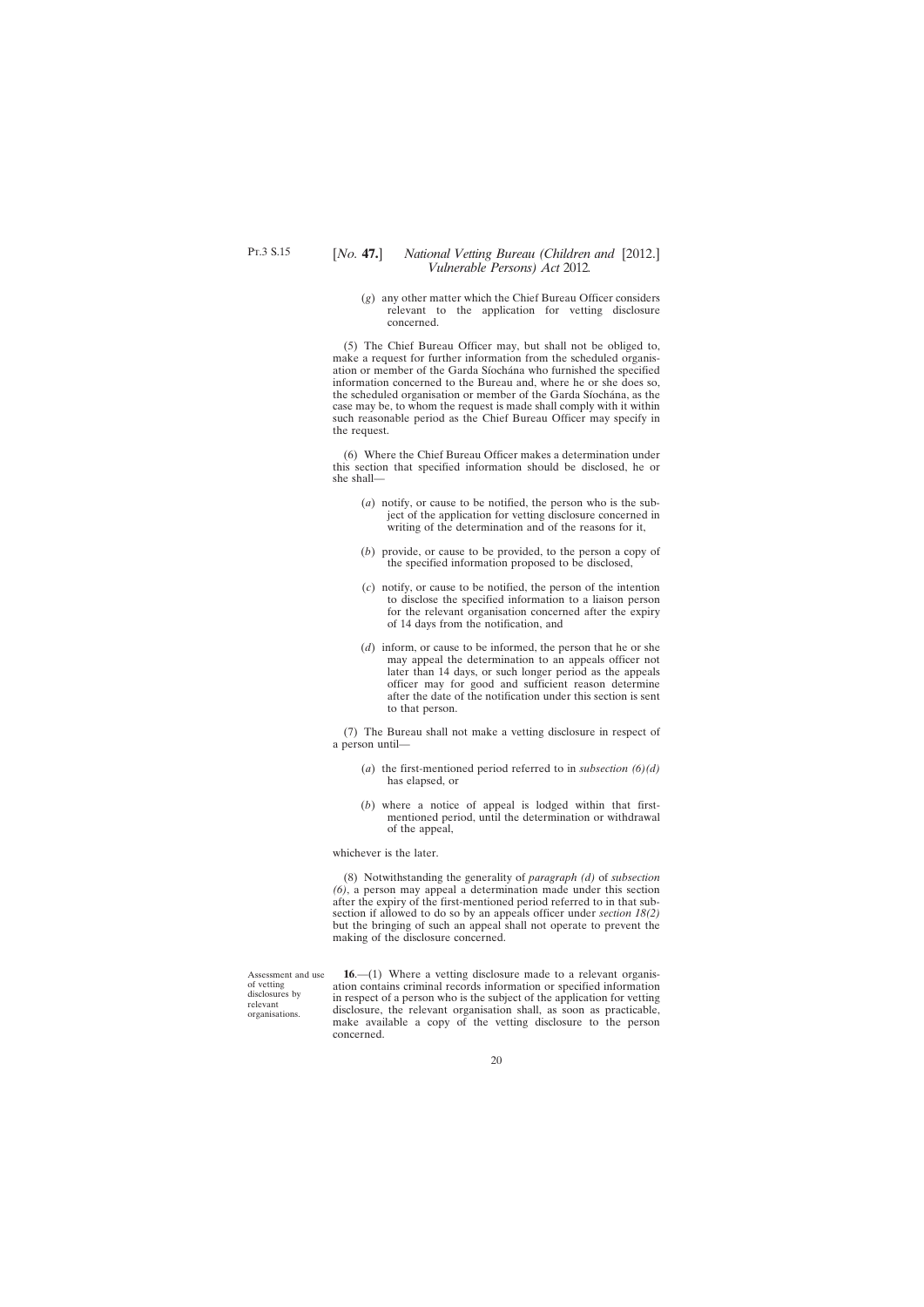<span id="page-20-0"></span>(2) A relevant organisation to whom a vetting disclosure made in accordance with this Act may consider and take into account all the information disclosed to it by the Bureau when assessing the suitability of the person who is the subject of the disclosure to do relevant work or activities.

(3) Information contained in a vetting disclosure made by the Bureau to a relevant organisation shall not—

- (*a*) be used by, or
- (*b*) disclosed by,

the relevant organisation otherwise than in accordance with this Act.

(4) A person who contravenes *subsection (3)* shall be guilty of an offence.

**17**.—(1) The Minister may appoint one or more persons to be Appeals officers. appeals officers.

(2) A person shall be a practising barrister or practising solicitor of not less than 7 years' standing to be appointed as an appeals officer.

- (3) An appeals officer shall—
	- (*a*) hold office for a term of 3 years and shall be eligible for re-appointment as such an officer,
	- (*b*) subject to this Act, be independent in the performance of his or her functions, and
	- (*c*) be paid such remuneration and allowances for expenses as the Minister may, with the consent of the Minister for Public Expenditure and Reform, determine.
- (4) An appeals officer may—
	- (*a*) resign from office by letter addressed to the Minister and the resignation shall take effect on the date on which the Minister receives the letter,
	- (*b*) be removed from office by the Minister if, in the opinion of the Minister, the appeals officer has become incapable through ill-health of effectively performing his or her functions under this Act or has committed stated misbehaviour.

**18.**—(1) A person (in this section referred to as the "appellant") Appeals from who is aggrieved by a determination of the Chief Bureau Officer determination of under *section 15* may, not later than 14 days after the date the notification of the determination is sent to the person, appeal to an appeals officer against that determination. Officer.

(2) The period referred to in *subsection (1)* may, at the request in writing of the appellant, be extended for a further period not exceeding 14 days if the appeals officer determines that there is good and sufficient reason to so extend.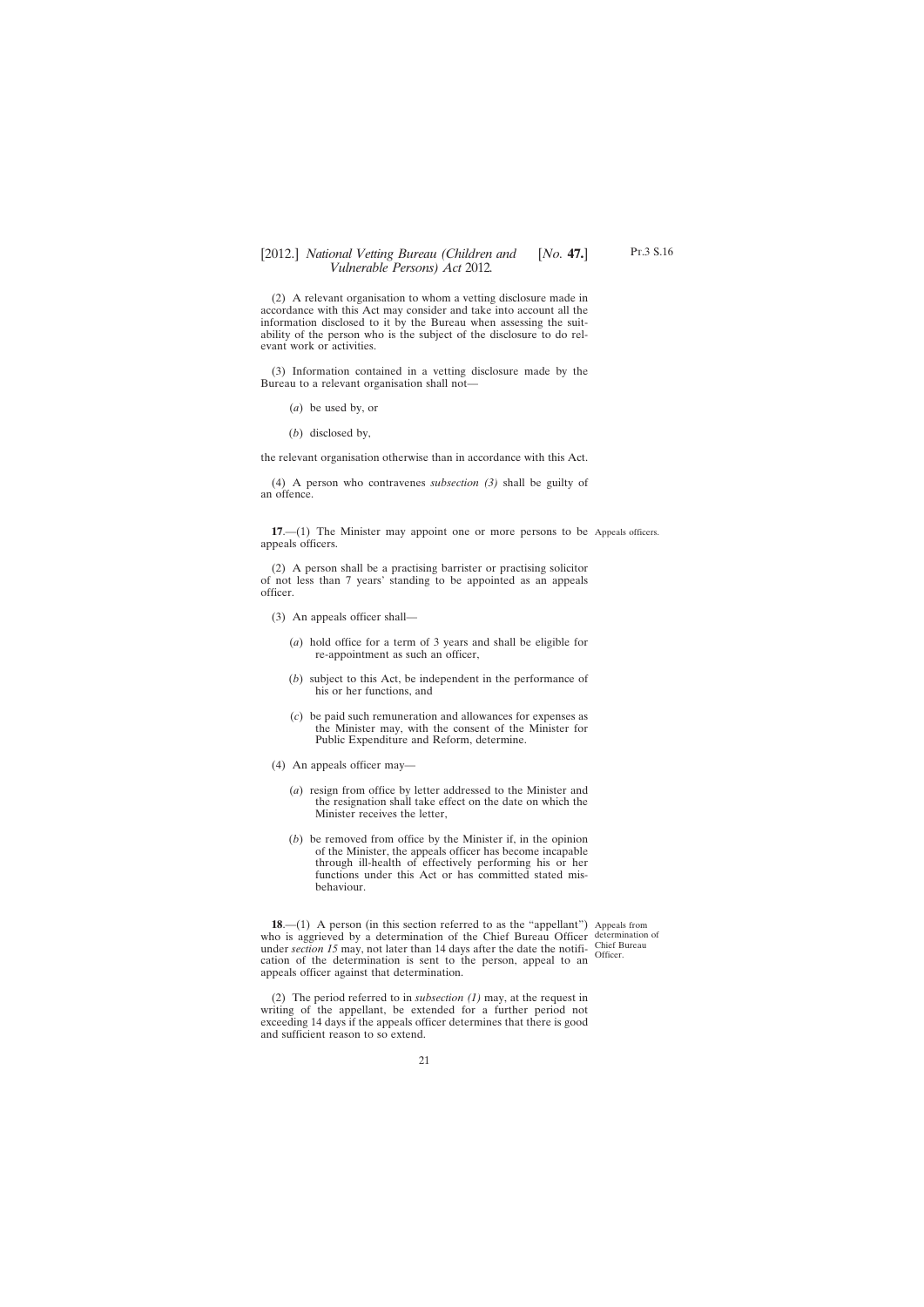- <span id="page-21-0"></span>(3) An appeal under this section shall—
	- (*a*) be made in writing,
	- (*b*) be accompanied by a statement of grounds relied on by the appellant, and
	- (*c*) indicate whether the appellant wishes the appeals officer to conduct an oral hearing for the purposes of the appeal.

(4) The Minister may prescribe the procedures to be followed in respect of the conduct and consideration of appeals under this section and, subject to *section 17(3)(b)*, the appeals officer shall comply with those procedures.

(5) The appeals officer may, in determining an appeal under this section—

- (*a*) affirm, in whole or in part, the determination of the Chief Bureau Officer, or
- (*b*) set aside the determination of the Chief Bureau Officer in whole or in part and replace it with such other decision as the appeals officer considers appropriate.

(6) An appeals officer shall inform the appellant and the Chief Bureau Officer in writing of his or her determination of an appeal under this section and the reasons for it.

(7) An appellant may at any time withdraw an appeal under *subsection (1)* by sending a notice of withdrawal to the appeals officer concerned and the appeals officer shall, as soon as may be, notify the Bureau of the withdrawal.

(8) A party to an appeal under this section may appeal to the High Court from a determination of an appeal by an appeals officer on a point of law and the determination of the High Court on such an appeal shall be final and conclusive.

Scheduled organisations required to notify specified information to Bureau.

**19**.—(1) Where, following an investigation, inquiry or regulatory process (howsoever described) in respect of a person, (including an investigation, inquiry or regulatory process initiated but not yet concluded before the commencement of this section) a scheduled organisation, has as a result of the investigation, inquiry or regulatory process, a *bona fide* concern that the person who is the subject of that investigation, inquiry or regulatory process, may—

- (*a*) harm any child or vulnerable person,
- (*b*) cause any child or vulnerable person to be harmed,
- (*c*) put any child or vulnerable person at risk of harm,
- (*d*) attempt to harm any child or vulnerable person, or
- (*e*) incite another person to harm any child or vulnerable person,

the scheduled organisation shall, as soon as may be, for the purposes of providing specified information to the Bureau, notify the Bureau in writing of that concern and shall state the reasons for it.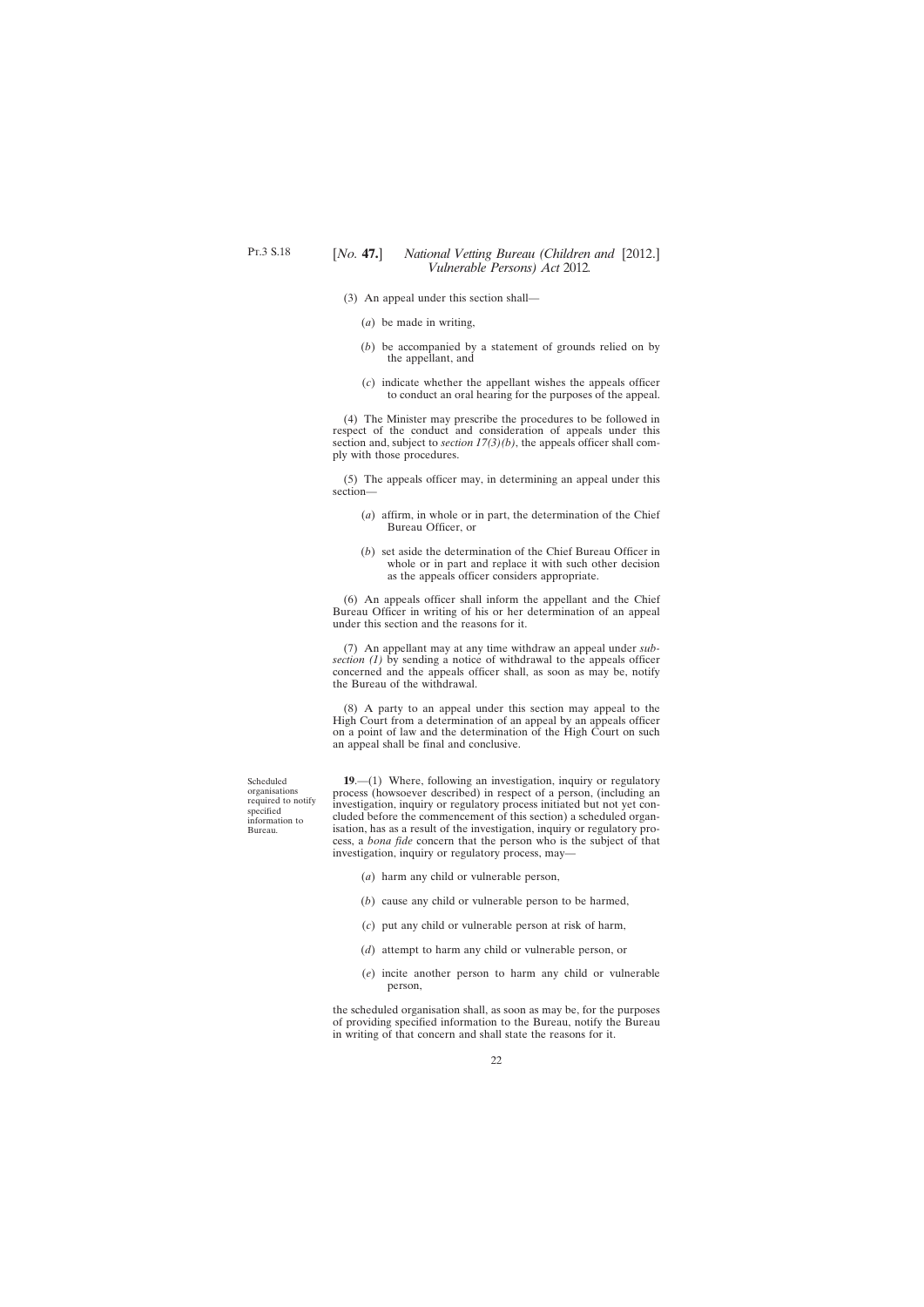<span id="page-22-0"></span>(2) Notwithstanding the generality of *subsection (1)*, where in the course of exercising its powers under the Child Care Act 1991, the Health Service Executive has, in respect of a person, a *bona fide* concern that the person may do any of the matters referred to in *paragraphs (a)* to *(e)* of *subsection (1)*, the Health Service Executive shall, as soon as may be, for the purpose of providing specified information to the Bureau, notify the Bureau in writing of that concern and shall state the reasons for it.

(3) The scheduled organisation shall, in relation to the person in respect of whom it has a concern under *subsection (1)* or *(2)*, as the case may be, notify the person of the fact of that concern and of its intention to notify the Bureau of it.

(4) If any specified information furnished by a scheduled organisation to the Bureau under *subsection (1)* or *(2)* is incorrect or is otherwise inaccurate, the scheduled organisation shall, as soon as may be, after becoming aware of its being incorrect or inaccurate, as the case may be, inform the Bureau thereof.

(5) A scheduled organisation shall nominate a person (in this Act referred to as an "appropriate person") as the appropriate person, for the scheduled organisation, for the purposes of notifying the Bureau under this section.

(6) A scheduled organisation may nominate more than one person as an appropriate person for the scheduled organisation.

(7) *Section 9* shall, with any necessary modifications, apply to the nomination of an appropriate person for a scheduled organisation as it applies to the nomination of a liaison person for a relevant organisation under that section.

(8) A person who contravenes *subsection (1)* or *(2)* shall be guilty of an offence.

(9) For the avoidance of doubt it is hereby declared that the obligation imposed on a person by *subsection (1)* or *(2)* to disclose specified information to the Bureau is in addition to, and not in substitution for, any other obligation that the person has to disclose that information to the Garda Síochána*.*

**20**.—(1) A relevant organisation that, following receipt of a vet-Re-vetting.ting disclosure under this Act in respect of a person—

- (*a*) employs (whether under contract of employment or otherwise) the person to undertake relevant work or activities,
- (*b*) enters into a contract for services with the person for the provision by the person of services that constitute relevant work or activities, or
- (*c*) permits the person (whether or not for commercial or any other consideration) to undertake relevant work or activities on its behalf,

shall, after the expiration of such period as may be prescribed from the issue of the previous vetting disclosure, and such intervals thereafter as may be prescribed, make a further application for vetting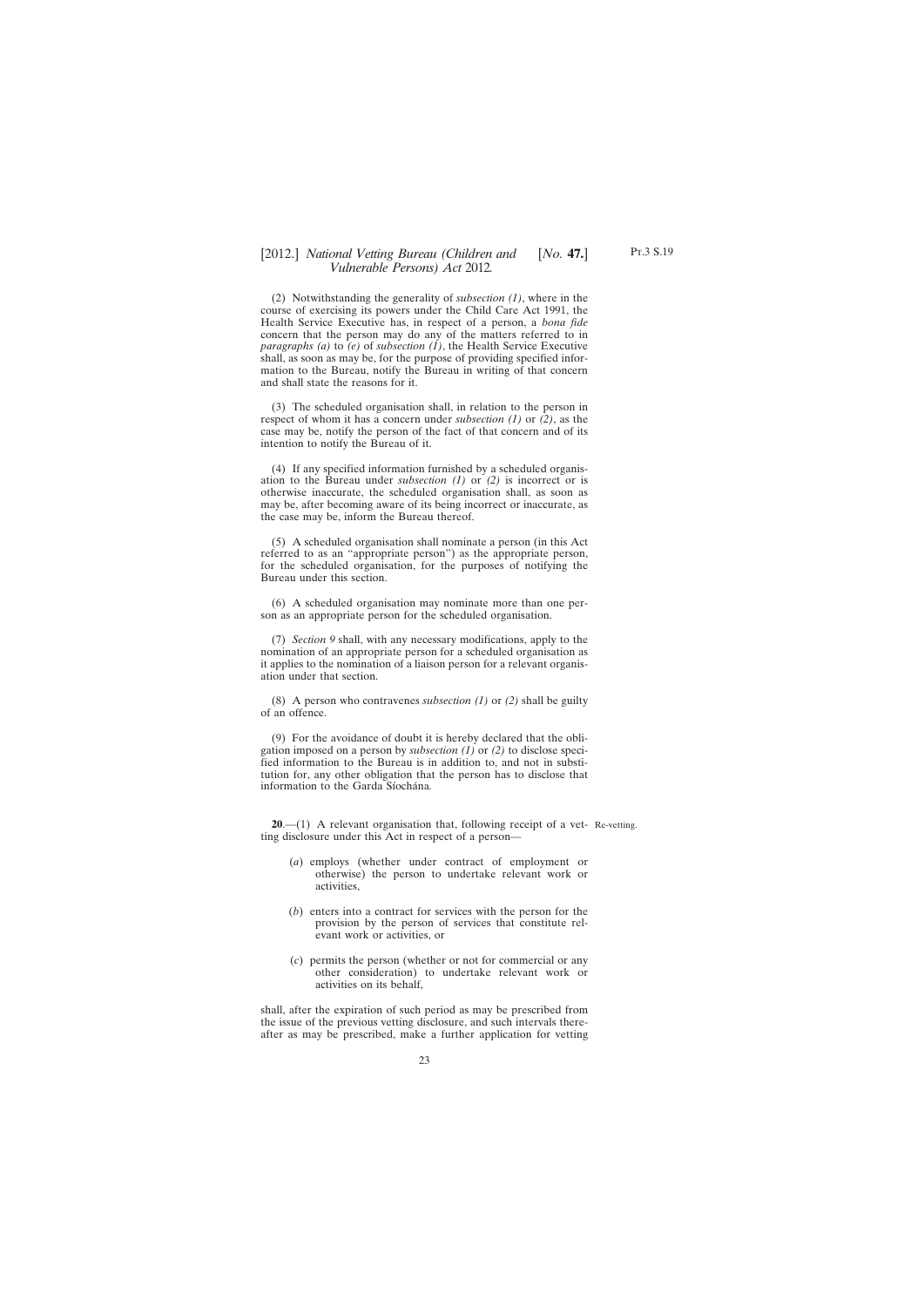<span id="page-23-0"></span>disclosure (in this Act referred to as an "application for re-vetting disclosure") in respect of that person.

(2) The Minister may in relation to the periods and intervals of time referred to in *subsection (1)*—

- (*a*) prescribe periods of time and intervals of time in respect of different relevant organisations or classes of relevant organisations, and
- (*b*) prescribe different periods of time or different intervals of time in respect of different circumstances or classes of circumstances or in relation to different types of relevant work or activities or classes of relevant work or activities.

(3) A person who contravenes *subsection (1)* shall be guilty of an offence.

(4) This Part (other than *section 12*) shall, with any necessary modifications, apply to an application for re-vetting as it applies to an application for vetting disclosure under *section 13*.

Retrospective vetting.

**21**.—(1) Where, immediately before the commencement of this section, a relevant organisation—

- (*a*) employs (whether under contract of employment or otherwise) a person to undertake relevant work or activities,
- (*b*) enters into a contract for services with a person for the provision by the person of services that constitute relevant work or activities, or
- (*c*) permits a person (whether or not for commercial or any other consideration) to undertake relevant work or activities on its behalf,

the organisation shall, where the person concerned has not previously been the subject of an application for vetting disclosure under this Act, not later than such period as may be prescribed, make an application for vetting disclosure (in this Act referred to as an "application for retrospective vetting disclosure") in respect of that person.

(2) The Minister may, in relation to the period of time referred to in *subsection (1)*—

- (*a*) prescribe periods of time in respect of different relevant organisations or classes of relevant organisations, and
- (*b*) prescribe different periods of time in respect of different circumstances or classes of circumstances or in relation to different types of relevant work or activities or classes of relevant work or activities.

(3) A person who contravenes *subsection (1)* shall be guilty of an offence.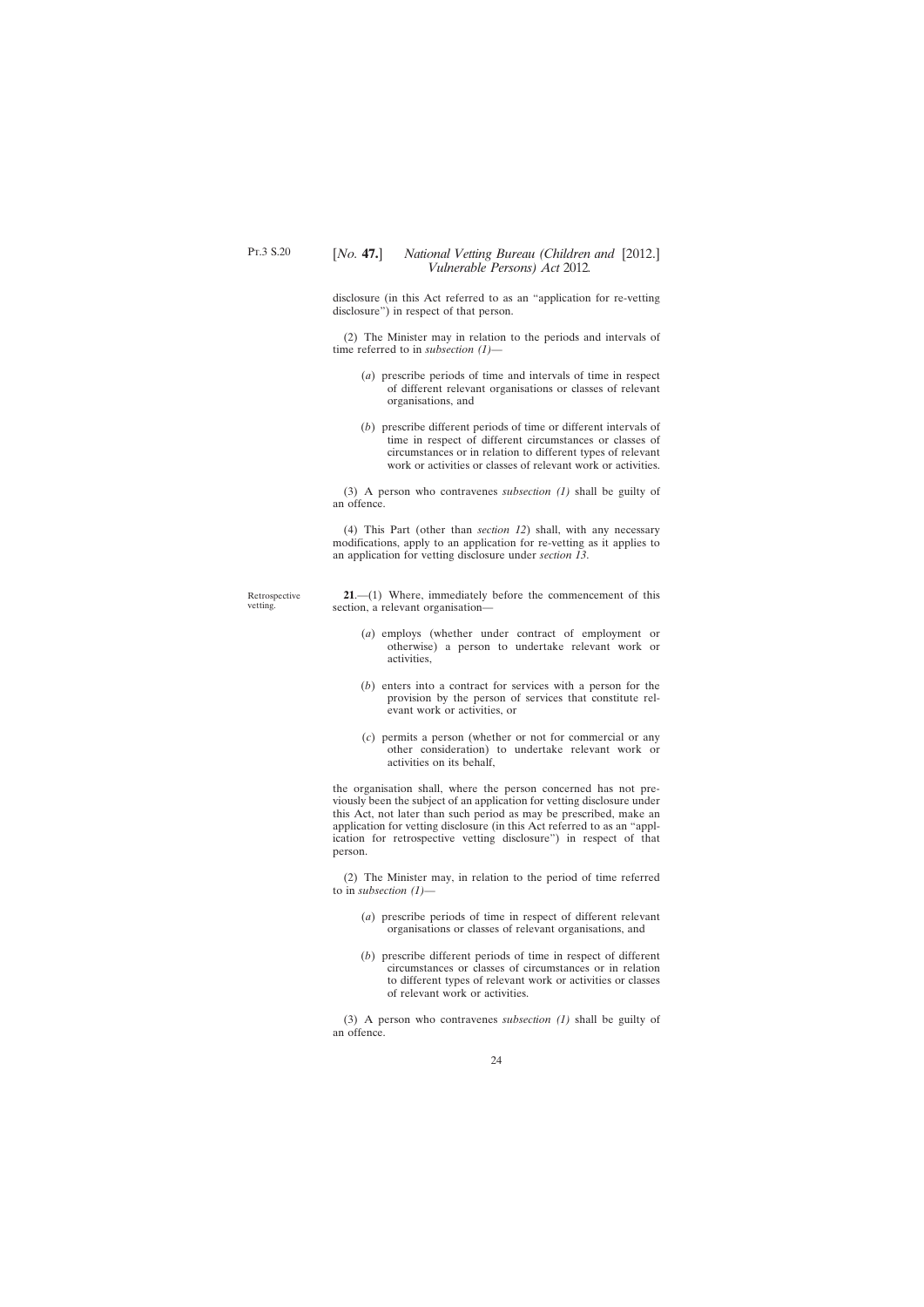<span id="page-24-0"></span>(4) This Part (other than *section 12*) shall, with any necessary modifications, apply to an application for retrospective vetting disclosure as it applies to an application for vetting disclosure under *section 13*.

### PART 4

#### MISCELLANEOUS

**22.**—(1) The Chief Bureau Officer shall be appointed by the Appointment of Garda Commissioner.

Chief Bureau Officer and delegation of

(2) The Chief Bureau Officer shall periodically report directly to functions of Chief the Garda Commissioner in relation to the performance and manage-Bureau Officer. ment of the functions of the Bureau.

(3) The Chief Bureau Officer may delegate in writing any of his or her functions under this Act (other than this section) to a member of the staff of the Bureau specified by rank or name.

- (4) A delegation under *subsection (3)* may—
	- (*a*) relate to the performance of a function either generally or in a particular case or class of case or in respect of a particular matter,
	- (*b*) be made subject to conditions or restrictions, and
	- (*c*) be revoked or varied by the Chief Bureau Officer at any time.

(5) The delegation of a function under *subsection (3)* shall not preclude the Chief Bureau Officer from performing the function.

(6) Where the functions of the Chief Bureau Officer under a provision of this Act are delegated to a member of the staff of the Bureau, any references in that provision to the Chief Bureau Officer shall be construed as references to that member of staff.

(7) An act or thing done by a member of the staff of the Bureau pursuant to a delegation under this section has the same force and effect as if done by the Chief Bureau Officer.

**23**.—(1) As soon as may be, but not later than 6 months after the Annual Report.end of each year, the Bureau shall, through the Garda Commissioner, present to the Minister a report of the activities of the Bureau in the immediately preceding year, and the Minister shall, as soon as may be after receiving such report, cause copies of the report to be laid before each House of the Oireachtas.

(2) Notwithstanding *subsection (1)*, if, but for this subsection, the first report under that subsection would relate to a period of less than 6 months, the report shall relate to that period and to the year immediately following that period and shall be made as soon as may be, but not later than 6 months, after the end of that year.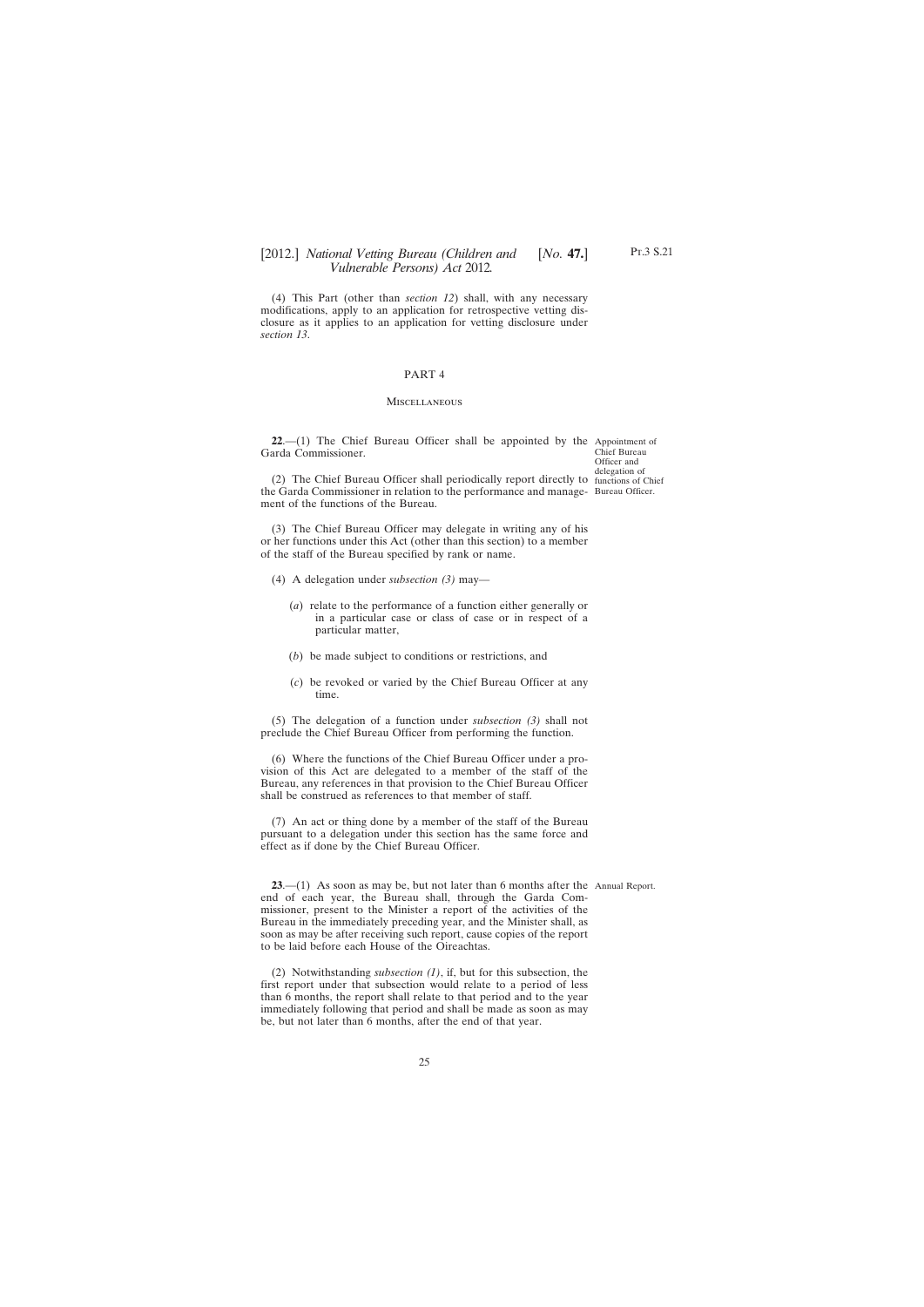<span id="page-25-0"></span>Compliance officers.

**24**.—(1) The Chief Bureau Officer may assign one or more members of staff to be compliance officers for the purposes of this Act.

(2) A person assigned to be a compliance officer under this section shall be furnished with a warrant of appointment and when performing a function conferred under this section shall, if requested to do so by any person thereby affected, produce such warrant or a copy of it to that person for inspection.

- (3) A compliance officer may—
	- (*a*) enter and inspect at all reasonable times any premises which he or she has reasonable grounds for believing are being occupied by a relevant organisation,
	- (*b*) at such premises, inspect and take copies of any books, records, other documents (including documents stored in non-legible form) or extracts therefrom relating to vetting procedures under this Act, which he or she finds in the course of his or her inspection,
	- (*c*) remove any such books, records or documents from such place and detain them for such period as he or she reasonably considers to be necessary for the purposes of this Act,
	- (*d*) require any person at the premises concerned, including the liaison person or person in charge of that place or premises to give him or her such information and assistance as the compliance officer may reasonably require for the purposes of his or her functions under this Act,
	- (*e*) require any person at the premises concerned including the liaison person, the owner or person in charge of that place or premises to produce to him or her such books, documents or other records (and in the case of documents or records stored in non-legible form, produce to him or her a legible reproduction thereof) that are in that person's possession or procurement or under that person's control, as the compliance officer may reasonably require for the purposes of his or her functions under the Act, and
	- (*f*) examine with regard to any matter under this Act any person whom the compliance officer has reasonable grounds for believing to be a liaison person or to be employed by the relevant organisation or to be the owner or person in charge of that place or premises and require the person to answer such questions as the compliance officer may ask relative to those matters and to make a declaration of the truth of the answers to those questions.

(4) When performing a function under this Act, a compliance officer may be accompanied by such number of other compliance officers or members of the Garda Síochána as the compliance officer considers appropriate.

(5) A compliance officer shall not enter a dwelling other than with the consent of the occupier.

(6) Any person who—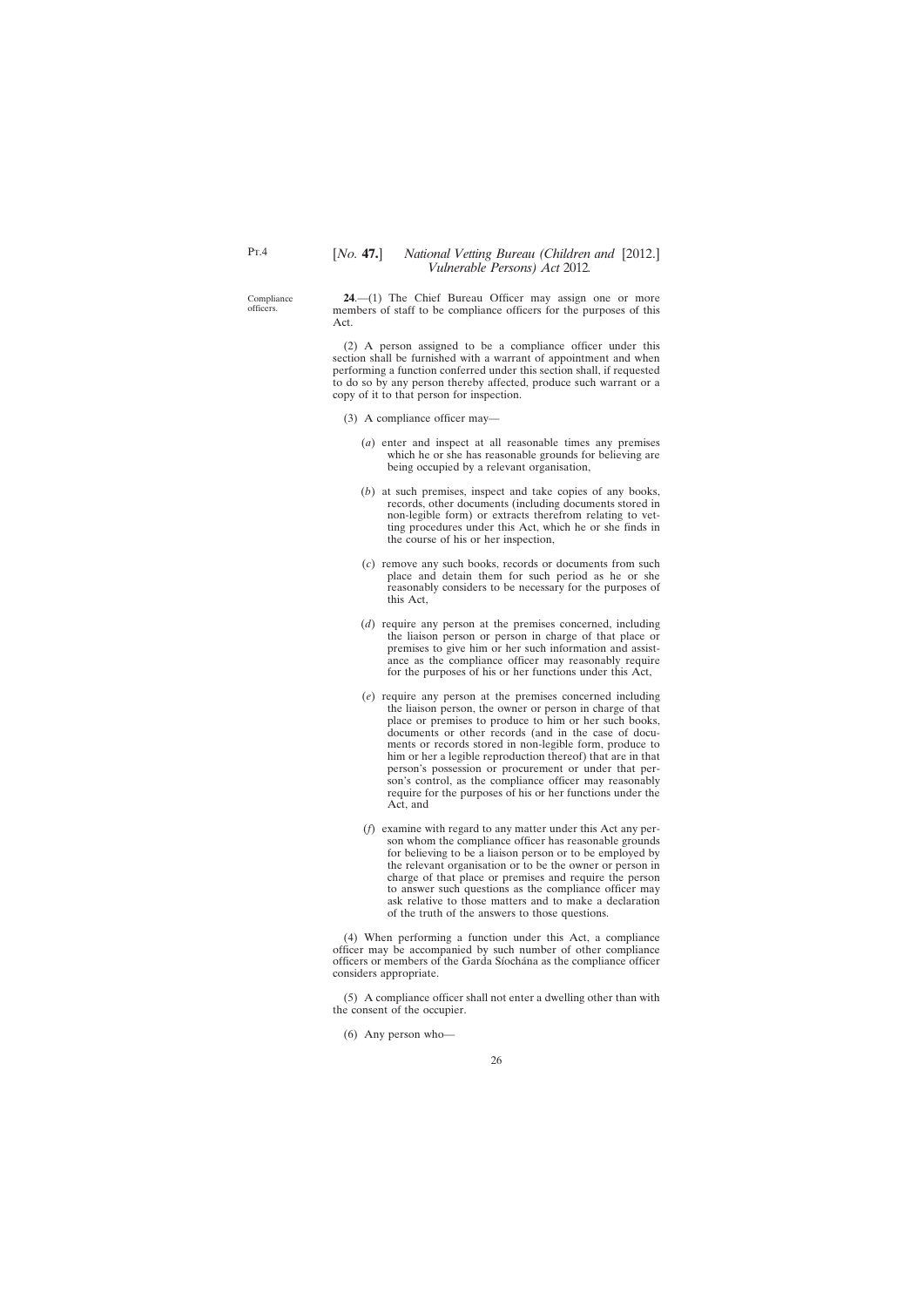- <span id="page-26-0"></span>(*a*) obstructs or interferes with an officer or member of the Garda Síochána in the course of performing a function conferred on him or her under this section, or
- (*b*) impedes the performance by the officer or member, as the case may be, of such function,

shall be guilty of an offence.

**25**.—Section 7 of the Garda Síochána Act 2005 is amended, by Amendment of the substitution in subsection (1), of "policing and security, including section 7 of Garda vetting, services for the State" for "policing and security services for the State". Síochána Act 2005.

**26**.—A person shall be guilty of an offence if he or she—

Falsification of vetting disclosures, etc.

- (*a*) falsifies or alters a vetting disclosure,
- (*b*) makes a false statement for the purpose of obtaining, or enabling another person to obtain, a vetting disclosure,
- (*c*) allows a vetting disclosure which relates to him or her to be used by another person in such a way as to give rise to the reasonable belief that the record relates to that other person.

**27**.—(1) A person guilty of an offence under *section 8(9), 12(2),* Penalties. *16(4), 19(8), 20(3), 21(3)* or *26* shall be liable—

- (*a*) on summary conviction, to a class A fine or imprisonment for a term not exceeding 12 months or both, or
- (*b*) on conviction on indictment, to a fine not exceeding  $\epsilon$ 10,000 or imprisonment for a term not exceeding 5 years or both.

(2) A person guilty of an offence under *section 24(6)* shall be liable on summary conviction to a class A fine or imprisonment for a term not exceeding 6 months or both.

**28.**—(1) Where an offence under this Act is committed by a body Liability for corporate and it is proved that the offence was committed with the offences by bodies consent or connivance, or was attributable to any wilful neglect, of a <sup>corporate.</sup> person who was a director, manager, secretary or other officer of the body corporate, or a person purporting to act in that capacity, that person, as well as the body corporate, shall be guilty of an offence and may be proceeded against and punished as if he or she were guilty of the first-mentioned offence.

(2) Where the affairs of a body corporate are managed by its members, *subsection* (1) applies in relation to the acts and defaults of a member in connection with his or her functions of management as if he or she were a director or manager of the body corporate.

Pt.4 S.24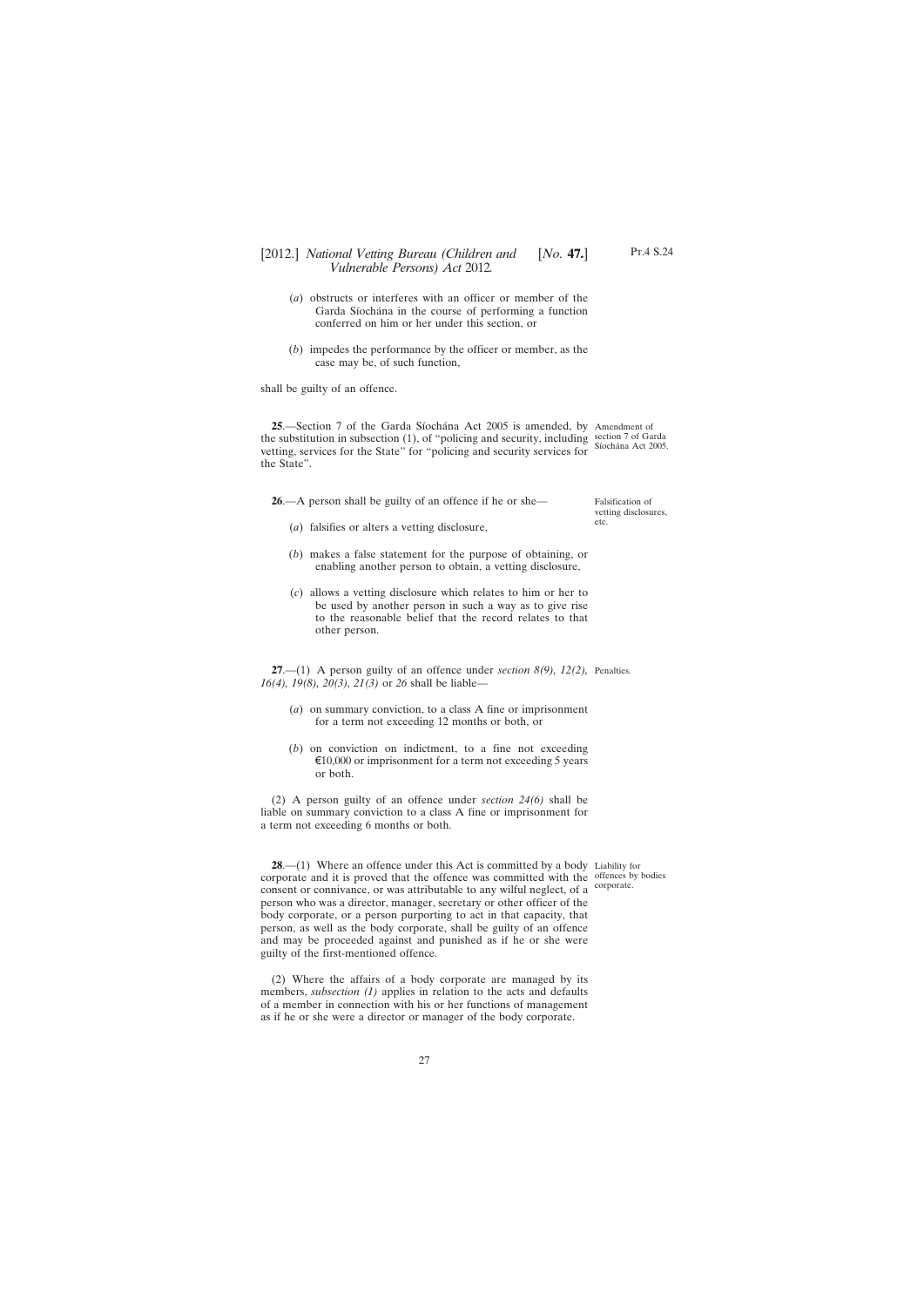Garda Central Vetting Unit change of name to National Vetting Bureau.

Service of notices.

commencement of this section as the Garda Central Vetting Unit shall, after that commencement, be known as the National Vetting Bureau.

**29**.—The national unit of the Garda Síochána known before the

**30**.—A notice that is required to be sent or given to a person under this Act may be sent or given to the person in one of the following ways:

- (*a*) by delivering it to the person;
- (*b*) by addressing it to the person and leaving it at the address at which he or she ordinarily resides, or in a case in which an address for service has been furnished, at that address;
- (*c*) by sending it to the person by post in a prepaid registered envelope to the address at which he or she ordinarily resides or, in a case in which an address for service has been furnished, to that address.

**31**.—Where, before the commencement of this section a liaison person had made an application for vetting disclosure in respect of any person concerning relevant work or activities but the vetting procedures in relation thereto had not been completed by the Garda Central Vetting Unit then, the application shall be deemed to be an application under *section 13* and shall be dealt with accordingly and, any step taken by the Garda Central Vetting Unit before such commencement in relation to the application (being a step required to be taken under this Act in relation to an application under this Act) shall be deemed to have been taken under this Act.

Fees.

Transitional provision.

> **32**.—The Minister may, after consultation with the Garda Commissioner and with the consent of the Minister for Public Expenditure and Reform, by regulations prescribe fees in relation to any or all of the following:

- (*a*) the registration of a relevant organisation in the register of relevant organisations;
- (*b*) the provision of a vetting disclosure;
- (*c*) the provision of a re-vetting disclosure;
- (*d*) the provision of a retrospective vetting disclosure.

<span id="page-27-0"></span> $Pr.4$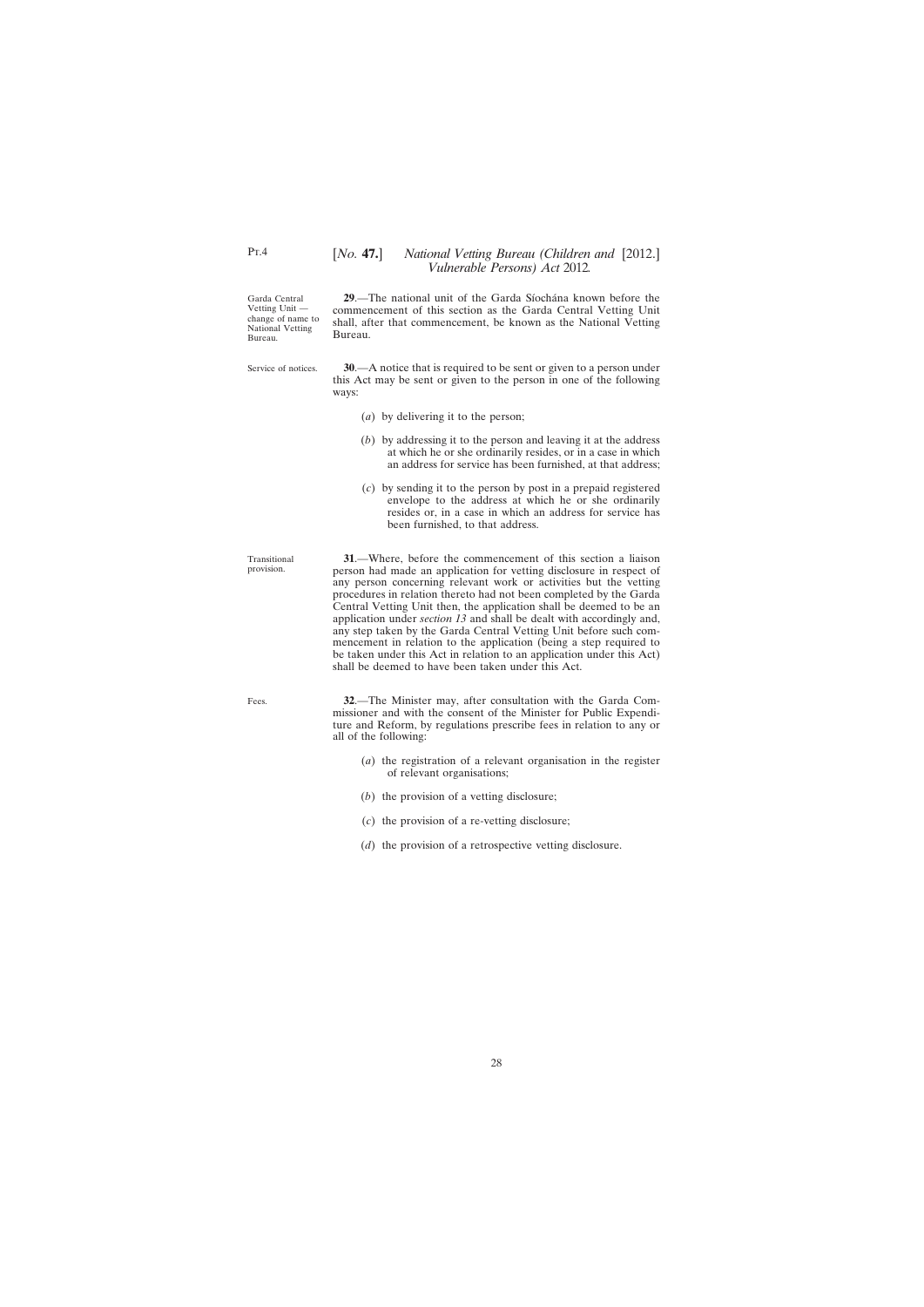# SCHEDULE 1

*Section 2*.

## PART 1

<span id="page-28-0"></span>Relevant Work or Activities Relating to Children

- 1. Any work or activity which is carried out by a person, a necessary and regular part of which consists mainly of the person having access to, or contact with, children in—
	- (*a*) an establishment which provides pre-school services within the meaning of Part VII of the Child Care Act 1991,
	- (*b*) a school or centre of education, both within the meaning of the Education Act 1998,
	- (*c*) any hospital or health care centre which receives, treats or otherwise provides services to children,
	- (*d*) a designated centre within the meaning of section 2 of the Health Act 2007, in so far as it relates to an institution at which residential services are provided in accordance with the Child Care Act 1991,
	- (*e*) a special care unit provided and maintained in accordance with section 23K of the Child Care Act 1991,
	- (*f*) a children detention school within the meaning of section 3 of the Children Act 2001,
	- (*g*) a reception or accommodation centre which provides residential accommodation services to applicants for asylum under contract to the Department of Justice and Equality.
- 2. Any work or activity which consists of the provision of home tuition by a person pursuant to the Scheme administered and funded by the Department of Education and known as the Home Tuition Scheme.
- 3. Any work or activity which consists of treatment, therapy or counselling provided to a child by a person in the course of that work or activity.
- 4. Any work or activity which consists of care or supervision of children unless the care or supervision is merely incidental to the care or supervision of persons who are not children.
- 5. Any work or activity which consists of the provision of educational, training, cultural, recreational, leisure, social or physical activities (whether or not for commercial or any other consideration) to children unless the provision of educational, training, cultural, recreational, leisure, social or physical activities is merely incidental to the provision of educational, training, cultural, recreational, leisure, social or physical activities to persons who are not children.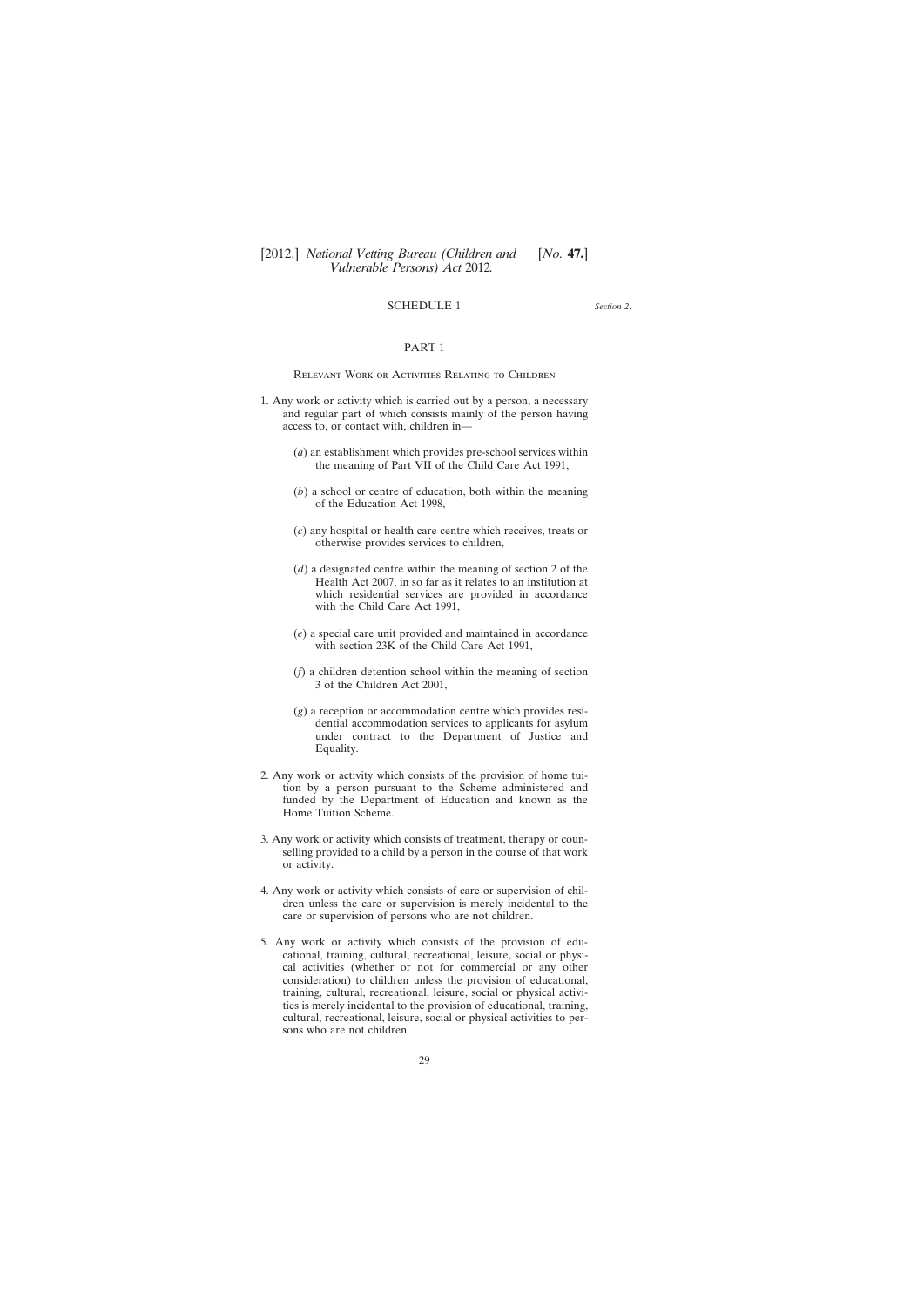- 6. Any work or activity which consists of the provision of advice, guidance or developmental services (including by means of electronic interactive communications) to children unless the provision of the advice, guidance or developmental service is merely incidental to the provision of those services to persons who are not children.
- 7. Any work or activity as a minister or priest or any other person engaged in the advancement of any religious beliefs.
- 8. Work as a driver of a public service vehicle which is being used only for the purpose of conveying children.
- 9. The provision by a person, whether or not for commercial or other consideration, of accommodation for a child in his or her own home.
- 10. Any research work or activities (howsoever described) carried out in a university, institute of technology or other establishment at which third level education is provided where a necessary and regular part of the research work or activity involves contact with or access to children.
- 11. Any application by a person to carry on or manage a designated centre within the meaning of section 2 of the Health Act 2007.
- 12. Any application by a person for a declaration of eligibility and suitability within the meaning of section 3 of the Adoption Act 2010.
- 13. Any assessment of a person's suitability to act as a foster carer by or under section 39 of the Child Care Act 1991.
- 14. Any assessment by or under section 41 of the Child Care Act 1991 of a person's suitability to act as a carer of a child in respect of whom he or she is a relative.
- 15. Any work or activity which is carried on by a person, a necessary and regular part of which requires the person to have access to, or contact with, children pursuant to the following enactments:
	- (*a*) Medical Practitioners Act 2007;
	- (*b*) Nurses Act 1985;
	- (*c*) Nurses and Midwives Act 2011;
	- (*d*) Dentists Act 1985;
	- (*e*) Health and Social Care Professionals Act 2005;
	- (*f*) Pharmacy Act 2007;
	- (*g*) Pre-Hospital Emergency Care Council Order 2000 (S.I. No. 109 of 2000);
	- (*h*) Pre-Hospital Emergency Care Council (Establishment) Order 2000 (Amendment) Order 2004 (S.I. No. 575 of 2004).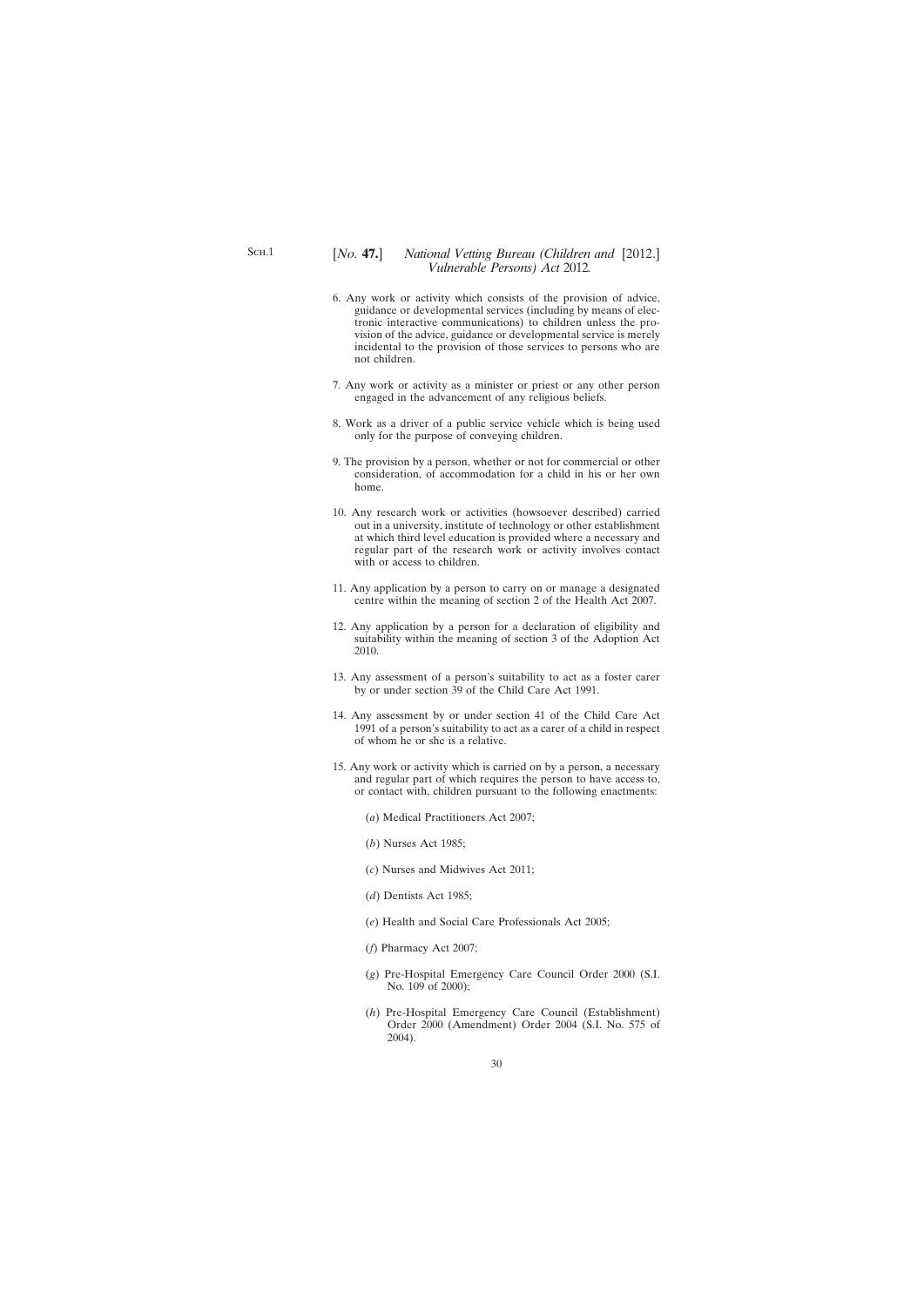### PART 2

Relevant Work or Activities Relating to Vulnerable Persons

- 1. Any work or activity which is carried out by a person, a necessary and regular part of which consists mainly of the person having access to, or contact with, vulnerable persons in—
	- (*a*) a school or centre of education, both within the meaning of the Education Act 1998, unless, in the case of a centre of education, the work or activity is merely incidental to work or activities undertaken in relation to persons who are not vulnerable persons,
	- (*b*) any hospital or care centre which receives, treats or otherwise which provides services to vulnerable persons,
	- (*c*) a designated centre within the meaning of section 2 of the Health Act 2007, in so far as it relates to an institution at which residential services are provided to vulnerable persons,
	- (*d*) an approved centre within the meaning of Part 5 of the Mental Health Act 2001.
- 2. Any work or activity which consists of treatment, therapy or counselling provided to a vulnerable person by a person in the course of that work or activity.
- 3. Any work or activity which consists of the care (including the provision of health and personal social services and essential domestic services) of vulnerable persons unless the care is merely incidental to the care of persons who are not vulnerable persons.
- 4. Any work or activity which consists of the provision of educational, training, cultural, recreational, leisure, social or physical activities (whether or not for commercial or any other consideration) to vulnerable persons unless the provision of educational, training, cultural, recreational, leisure, social or physical activities is merely incidental to the provision of educational, training, cultural, recreational, leisure, social or physical activities to persons who are not vulnerable persons.
- 5. Any work or activity which consists of the provision of advice, guidance or developmental services (including by means of electronic interactive communications) to vulnerable persons unless the provision of the advice, guidance or developmental service is merely incidental to the provision of those services to persons who are not vulnerable persons.
- 6. Work as a driver of a public service vehicle which is being used only for the purpose of conveying vulnerable persons.
- 7. Any work or activity as a minister or priest or any other person engaged in the advancement of any religious beliefs.
- 8. The provision by a person, whether or not for commercial or other consideration, of accommodation for a vulnerable person in his or her own home.

SCH.1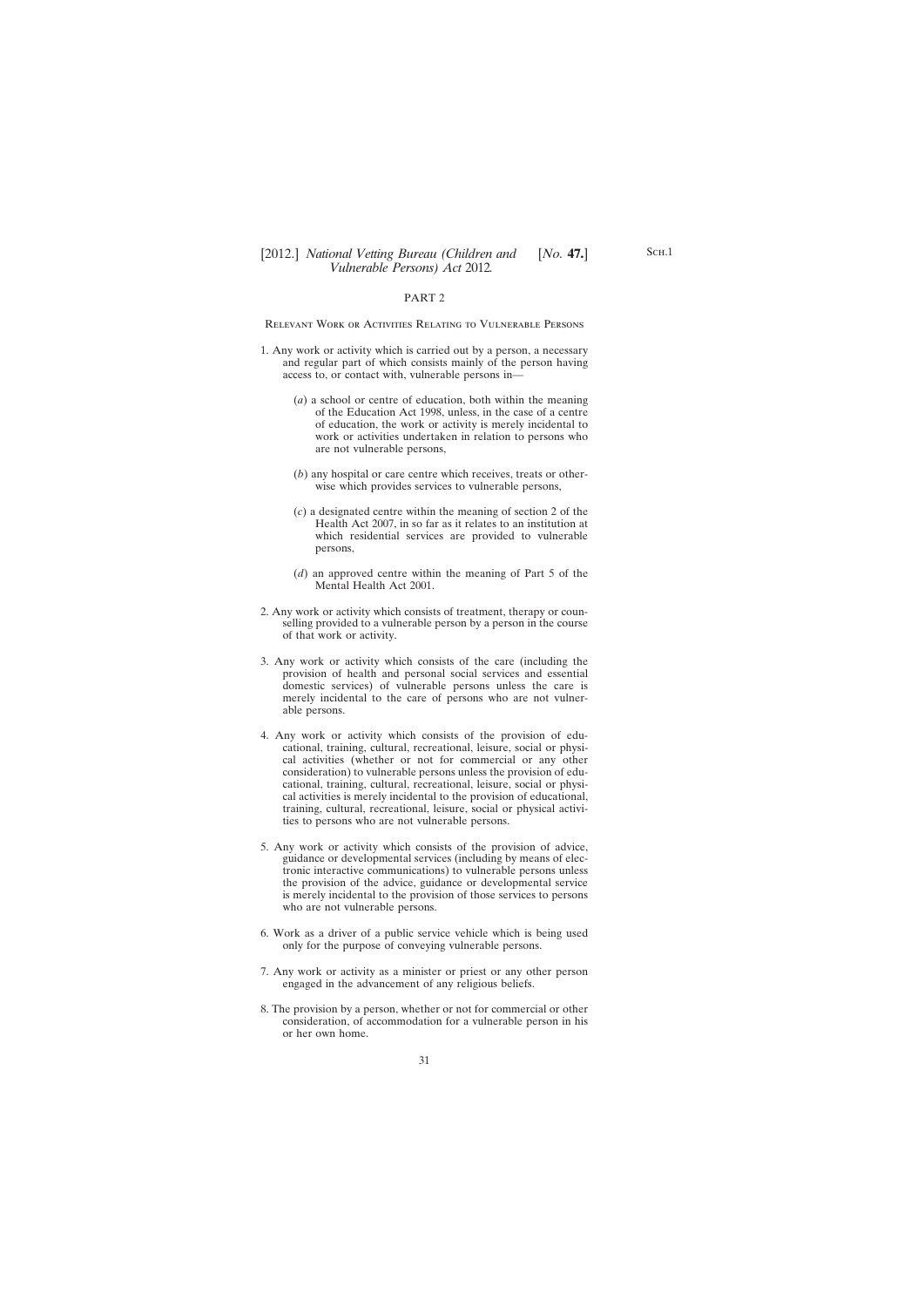- 9. Any research work or activities (howsoever described) carried out in a university, institute of technology or other establishment at which third level education is provided where a necessary and regular part of the research work or activity involves contact with or access to vulnerable persons.
- 10. Any assessment of a person's suitability to act as a care representative under section 21 of the Nursing Homes Support Scheme Act 2009.
- 11. Any application by a person to carry on or manage a designated centre both within the meaning of section 2 of the Health Act 2007.
- 12. Any work or activity which is carried on by a person, a necessary and regular part of which requires the person to have access to, or contact with, vulnerable persons pursuant to the following enactments:
	- (*a*) Medical Practitioners Act 2007;
	- (*b*) Nurses Act 1985;
	- (*c*) Nurses and Midwives Act 2011;
	- (*d*) Dentists Act 1985;
	- (*e*) Health and Social Care Professionals Act 2005;
	- (*f*) Pharmacy Act 2007;
	- (*g*) Pre-Hospital Emergency Care Council (Establishment) Order 2000 (S.I. No. 109 of 2000);
	- (*h*) Pre-Hospital Emergency Care Council (Establishment) Order 2000 (Amendment) Order 2004 (S.I. No. 575 of 2004).

Sch.1